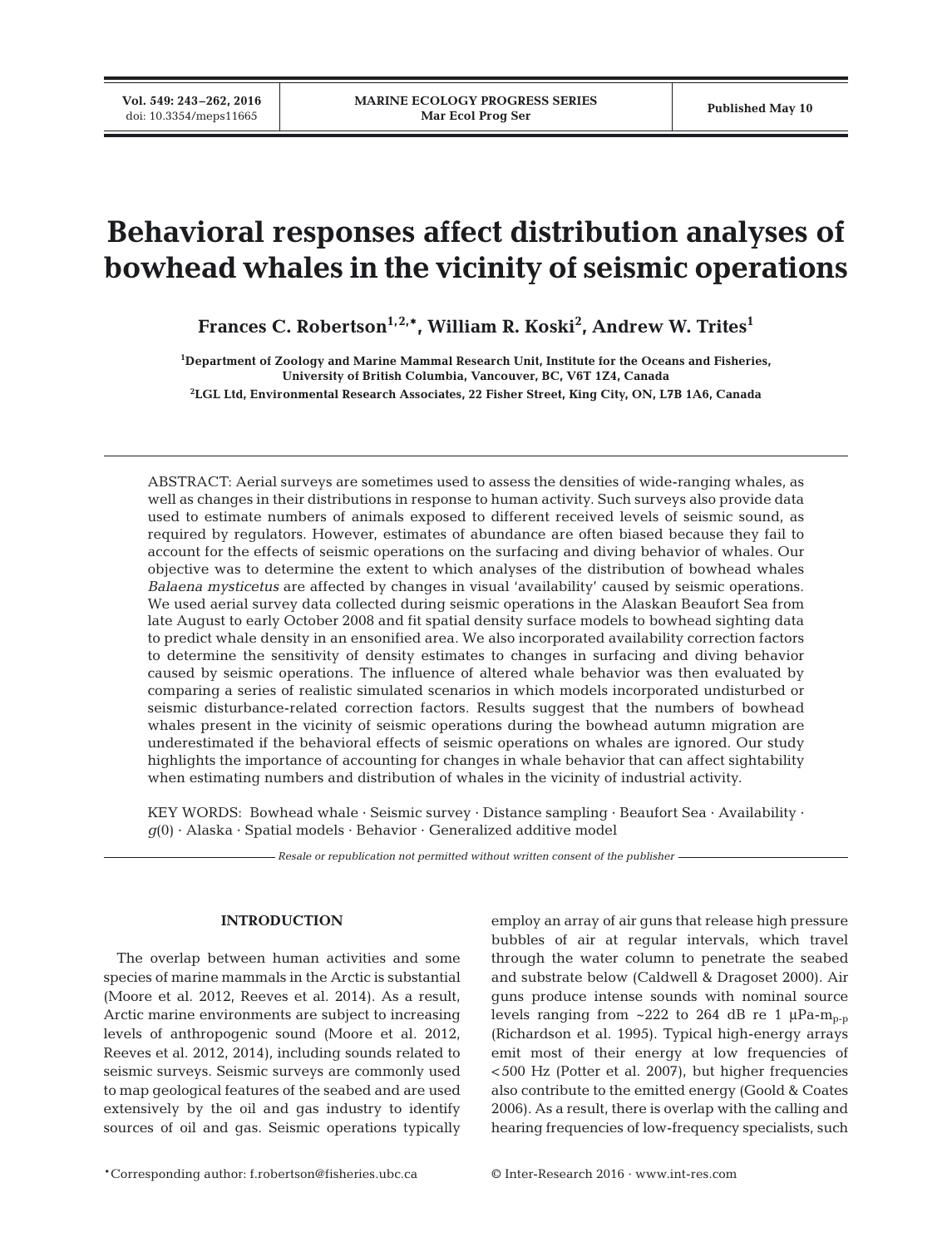as the bowhead whale *Balaena mysticetus* (Clark & Johnson 1984, Würsig & Clark 1993).

The effects of seismic operations on bowhead whales have been studied in the US and Canadian Arctic since the early 1980s (e.g. Fraker et al. 1985, Richardson et al. 1985, 1986, 1987, Ljungblad et al. 1988, Greene et al. 1999, Blackwell et al. 2010, 2013, 2015). Bowhead whales have been observed in the presence of seismic operations in their summer feeding areas in the Canadian Beaufort Sea (Richardson et al. 1986, Miller et al. 2005, Harwood et al. 2008, 2010), as well as along parts of their westward autumn migration in the Alaskan Beaufort Sea (Davis 1987, Ljungblad et al. 1988, Blackwell et al. 2013, Quakenbush et al. 2013) and the Chukchi Sea (Moore & Clarke 1993, Quakenbush et al. 2010). Concerns surrounding the possible impacts of anthropogenic sound have resulted in regulations to limit the exposure of marine mammals to strong sounds associated with specific activities such as seismic operations (e.g. NMFS 2000, NOAA 2015).

Regulations for managing and protecting marine mammals have been implemented in the US under the Marine Mammal Protection Act (MMPA) and the Endangered Species Act (ESA). The MMPA requires that any activities that might harm or incidentally harass a marine mammal, or that would interrupt any Arctic aboriginal subsistence hunting activity in northern Alaska, be conducted in a way that minimizes potential impacts. Authorizations for such activities are issued with the understanding that, at most, only a small, predetermined number of animals will be subject to potential harassment, and that the activity will have negligible population-level impacts and can be mitigated to minimize any harm, harassment or availability of marine mammals to hunters (MMPA 1972, Moore et al. 2012). A key requirement involves the development of marine mammal monitoring and mitigation plans, where mitigation measures are intended to minimize harm to marine mammals, and monitoring is required to determine what effects there might be over an area larger than one in which mitigation can reasonably be implemented (Moore et al. 2012). Monitoring includes the collection of data to estimate how many animals might have been exposed to, or may have diverted from, the activity.

Seismic operations commonly employ marine mammal observers on ships for mitigation, and in the Arctic, aerial surveys have also been utilized for monitoring and mitigation purposes. Aerial surveys are an effective means of obtaining information about numbers and distributions of marine mammals over large areas in short periods of time. Aerial surveys are the only practical method to assess the presence and density of wide-ranging animals, such as the bowhead whale (Harwood et al. 2008, 2009, Funk et al. 2010, Bisson et al. 2013). They have been used in Canada to determine density and presence of feeding aggregations so that restrictions on the areas where industrial activities can be conducted may be implemented (Harwood et al. 2008, 2009). In the US, wide areas around seismic operations may be monitored using aerial surveys to assess distributions and to estimate numbers of whales present in areas with different estimated received sound levels. Documentation of marine mammal distributions around seismic operations is sometimes required by US regulators as a condition of permits to conduct activities (MMPA 1972, Moore et al. 2012). Such information on whale distribution relative to industrial activities is also useful to assess possible impacts of industrial activities on local Iñupiat whaling success.

Subtle behavioral reactions of whales to seismic operations could affect how visible whales are to observers. Not accounting and correcting for such behavioral variations could result in over- or underestimates of the number of animals that were present (Hain et al. 1999, Robertson et al. in press).

Bowhead whales have been found to vary their surfacing, respiration and dive behavior when in the vicinity of seismic operations at known ranges of up to 54−73 km, or where sounds related to seismic operations were <125 to ≥133 dB re 1 µPa<sub>rms</sub> as determined from nearby sonobuoys (Richardson et al. 1995). The altered behavior included subtle changes in characteristics of their surfacing, respiration and dive behavior (Richardson et al. 1986, 1993, Ljungblad et al. 1988, Robertson et al. 2013). An analysis of these earlier bowhead behavior data supplemented with additional data collected up to 2000 determined that bowhead whales respire fewer times and have significantly shorter surfacing times when in the vicinity of seismic operations (Robertson et al. 2013). Variations in surface and dive behavior can, in turn, influence how visible a whale is to aerial observers because observers can only detect, and therefore count, whales that are at or near the surface of the water (Hain et al. 1999, Thomas et al. 2002, Robertson et al. in press). However, it is possible to account for whales that are submerged below the surface and not seen on surveys by calculating the probability that a whale will be at the surface and available for visual detection under different circumstances (Laake et al. 1997, Hain et al. 1999).

We used correction factors to account for the likelihood of whales being seen less frequently when in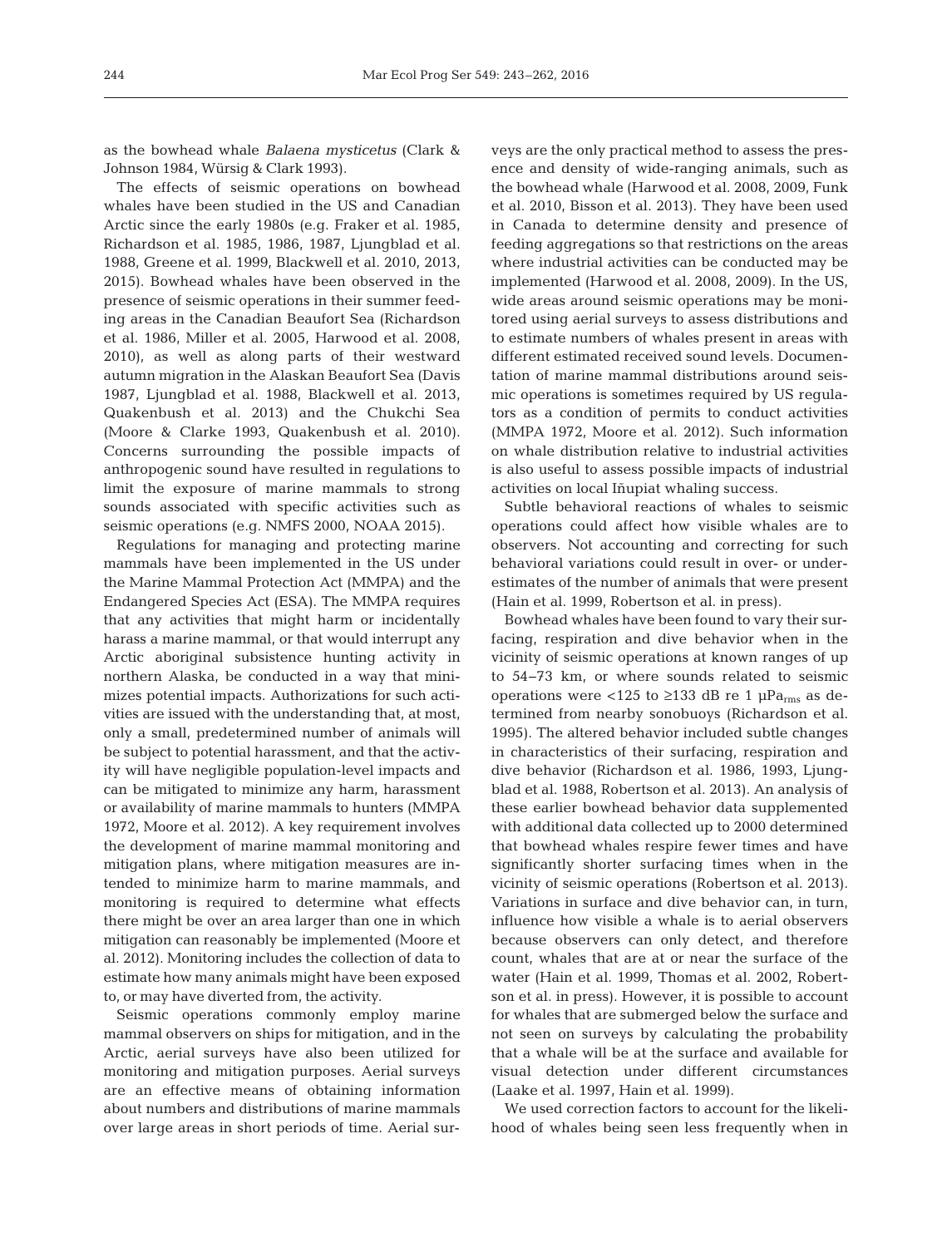the vicinity of seismic operations and applied these correction factors to sighting data made available to us from an aerial survey program monitoring seismic operations in the southern Beaufort Sea in 2008. The objectives of our study were therefore to (1) predict corrected densities of bowhead whales in the southern Alaskan Beaufort Sea in areas ensonified to different sound level categories  $(\leq 120 \text{ to } \geq 140 \text{ dB} \text{ re})$  $1 \mu Pa$ <sub>rms</sub>) by seismic operations, and (2) determine the extent to which predicted densities, and hence the predicted distribution, of bowhead whales change due to variations in availability associated with seismic operations. Distance sampling methods provided a means to succinctly address our objectives by allowing the sighting data and changes in behavior of whales while in the presence of varying levels of seismic sounds (categorized into broad bins of <120, 120−139 and ≥140 dB re 1 µPa<sub>rms</sub> estimated received sound level) from seismic operations to be combined within the same modeling framework.

### **MATERIALS AND METHODS**

#### **Collection of effort and sighting data**

Bowhead whale sighting data were collected during systematic line-transect aerial surveys in the

southern Alaskan Beaufort Sea during the autumn of 2008. The surveys were designed to monitor the area in and near seismic operations conducted by Shell Offshore (Funk et al. 2010). Surveys consisted of randomly placed transect lines running perpendicular to the coast in a north−south direction. The length and density of the transects varied to reflect the monitoring requirements dictated by the different seismic operations being monitored in the area, but overall resulted in good coverage of the study area (Fig. 1) (Funk et al. 2010)

Surveys were conducted from a specially modified DHC-300 Twin Otter fixed-wing airplane. Modifications in cluded a STOL (Short Take Off and Landing) kit to allow for slow survey speeds, bubble windows to enhance the viewing field available to observers, and an inverter that supplied 110 V AC power to run the survey equipment (Funk et al. 2010). The absence of a belly window can impact detection directly on the trackline; however, detectability on the trackline was assessed by plotting a lateral frequency distribution of all sightings during the analysis stage. All surveys were conducted at 305 m above sea level and at standard survey ground speeds of  $\sim$ 222 km h<sup>-1</sup>. Flight durations were determined by fuel capacity, weather conditions and pilot daily flight hour limits.

Surveys were conducted using standardized procedures. Survey teams consisted of 2 pilots and up to 5 trained observers. Two primary observers and up to 2 secondary observers sat at bubble windows on either side of the plane, continuously scanning the water for marine mammals within approximately 2 km of the transect line (Funk et al. 2010), while a data recorder entered sighting and effort-related data into a GPS-linked laptop computer. The observers rotated positions between primary, secondary and data recorder positions approximately every 2 to 3 transects in order to maintain alertness. Observers recorded environmental data (Beaufort wind force scale, ice cover percentage and type, amount of glare in the viewing area, and an overall measure of sightability) that could influence sightability at 2-min time intervals and at the end of each transect (Funk et al. 2010).

When a bowhead whale was sighted, observers recorded the time when the sighting was perpendi-



Fig. 1. Aerial surveys conducted over the southern Alaskan Beaufort Sea, 25 August to 10 October 2008. The usable transect lines are depicted by the white lines, while sightings of non-calf bowhead whales are shown by the red circles. The size of the circle corresponds with the recorded group sizes of 1 to 4 whales. Depth within the study area is also shown on a gradient scale (0−2500 m). The majority of the study area comprises the continental shelf, shown in light blue; the continental slope is shown in dark blue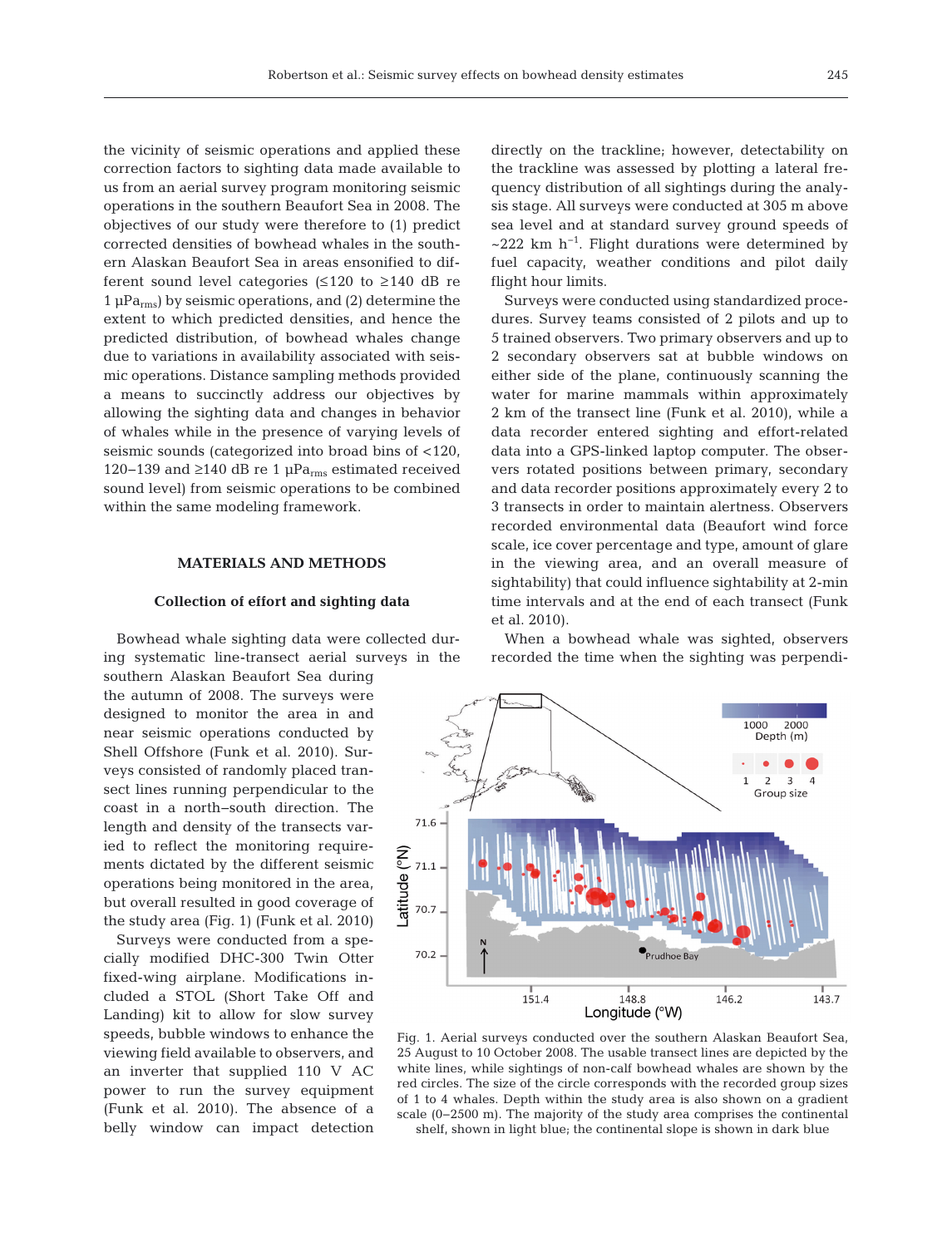÷.

cular to the aircraft heading, the group size, sighting cue, age class, activity, heading, swim speed and an inclinometer angle. The inclinometer angle and time were used to calculate the precise location of each sighting. The GPS position of the aircraft at the time of the sighting was obtained from the GPS log file and the angle reading allowed the perpendicular distance of the whale from the trackline to be calculated and the whale location to be determined (Funk et al. 2010). Primary and secondary observers were independent (i.e. secondary observers did not announce their sightings), and the sighting data of secondary observers were coded to reflect the observers' position. Observers recorded sighting and effort data onto digital recorders and transcribed

data into an Excel spreadsheet after each survey. The spreadsheet was verified to ensure that all data were entered correctly.

#### **Data analysis**

Survey data collected from 25 August onward were selected for analysis because this is when the majority of the Bering-Chukchi-Beaufort population of bowhead whales migrates west through the southern Beaufort Sea (Richardson & Thomson 2002, Huntington & Quakenbush 2009, Citta et al. 2014). Only data considered as 'on transect' were selected. This included sighting and effort data collected while the aircraft was level and flying pre-determined north− south transect lines at the standard survey speed and altitude (Funk et al. 2010). To minimize the impact of poor sighting conditions (e.g. high sea states, glare, and low-lying cloud), the sighting and effort data were filtered so that only data that met the following criteria were retained for analysis. Useable sighting conditions included those where the Beaufort wind force was  $\leq 4$ , glare covered  $\leq 30\%$  of the viewing area, and the overall sightability was subjectively described by observers as excellent to moderately impaired (Table 1) (Funk et al. 2010). Filtering the data to meet these strict criteria reduced the impact of poor sighting conditions on subsequent analyses of the data.

We used a 3-step process to predict bowhead whale density within the study area following a dis-

Table 1. Sighting and environmental covariates considered for the detection function and density surface models fitted to the 2008 bowhead whale sighting data. Ice % was not included in either model because all sightings occurred in open water conditions with no ice present

| Model              | Covariate                                                                  | Scale                                                                                                                        |  |  |
|--------------------|----------------------------------------------------------------------------|------------------------------------------------------------------------------------------------------------------------------|--|--|
| Detection          | Beaufort wind force                                                        | Beaufort scale 0-4                                                                                                           |  |  |
| function           | Sightability<br>Half month                                                 | Excellent – moderately impaired<br>$25-31$ Aug, $1-15$ Sep,                                                                  |  |  |
|                    | Perpendicular distance<br>Group size                                       | $16-30$ Sep, $1-11$ Oct<br>Meters                                                                                            |  |  |
| Density<br>surface | Water depth<br>Distance from shore<br>Latitude<br>Longitude<br>Day of year | Meters, log transformed<br>Meters, square-root transformed<br>Meters – northing<br>$Meters - easting$                        |  |  |
|                    | Distance to seismic survey                                                 | Kilometers, 10 levels<br>$(0-10, 11-20, 21-40, 41-60,$<br>$61-80, 81-100, 101-150,$<br>$151 - 200$ , $201 - 300$ , $> 300$ ) |  |  |
|                    | Estimated received level                                                   | <120 dB, 120–139 dB, ≥140 dB                                                                                                 |  |  |

tance sampling methodology (Buckland et al. 2001, Thomas et al. 2010, Miller et al. 2013a). The first step involved fitting a detection function to the bowhead whale sighting data. The detection function model was then expanded into a spatial model that investigated the importance of a set of spatial and temporal covariates in relation to bowhead sightings. Finally, we used the results of the spatial model to predict a 2-D density surface for bowhead whales across the study area to assess the spatial extent of avoidance of the seismic operations by bowhead whales.

#### **Step 1: Detection function modeling**

Distance sampling models were fitted to sighting data collected by both primary and secondary observers, to estimate the detection function  $q(x)$  of bowhead whales detected at distance *x* from the transect line. Standard distance sampling methods assume that all animals at the surface are observed on the transect center line. However, animals are harder to detect with increasing distance from that center line (Buckland et al. 2001, Thomas et al. 2010). A fitted detection function allows estimation of the proportion of animals missed during the survey as distance from the trackline increases.

We considered both conventional distance sampling (CDS) and multiple covariate distance sampling (MCDS) models for the detection function model. CDS models incorporate heterogeneity and are considered pooling-robust when many factors may affect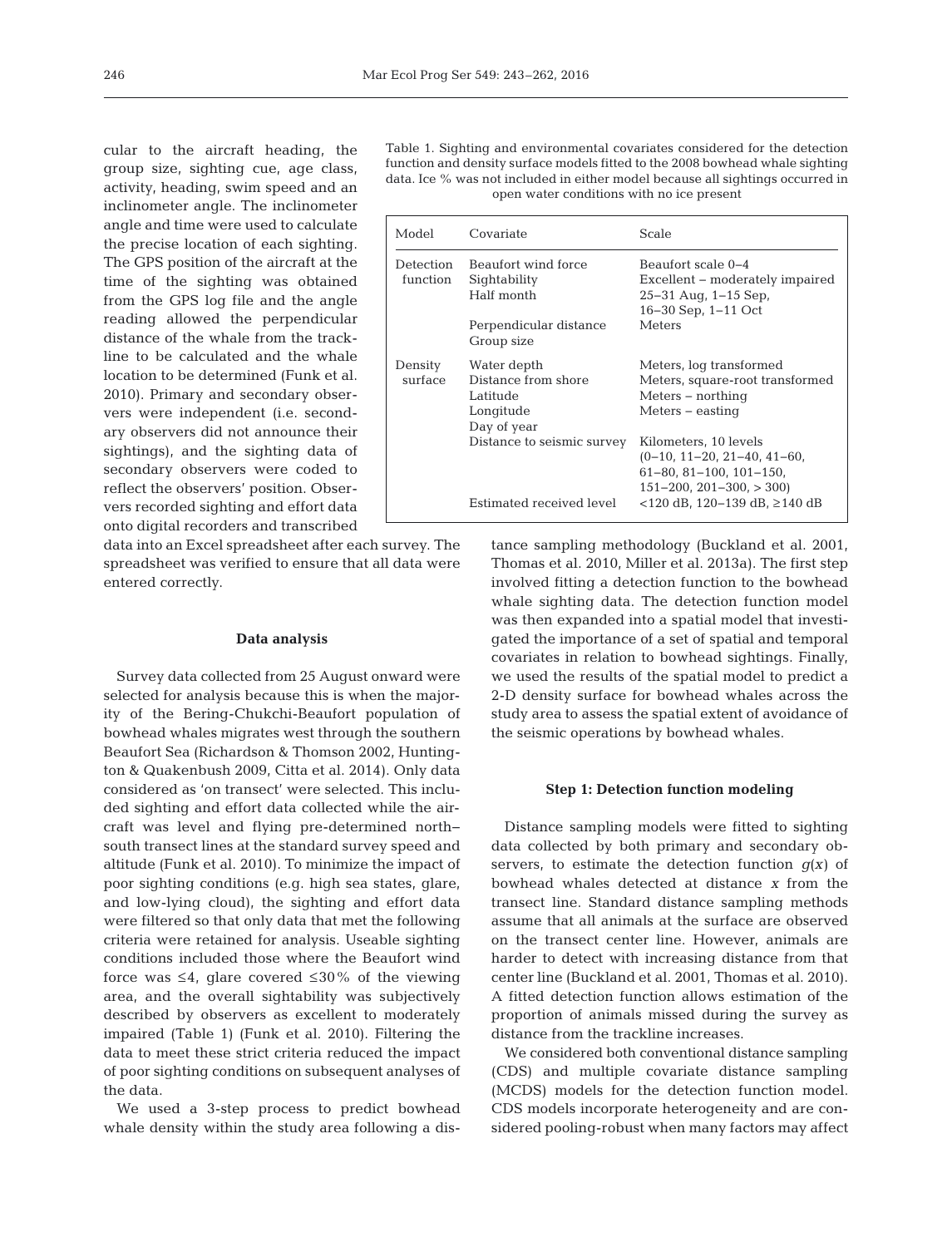detectability (Marques & Buckland 2004, Thomas et al. 2010), while MCDS models account for heterogeneity by allowing covariates to be included in the detection function model (Marques & Buckland 2004). Covariates considered likely to influence the detectability of bowhead whales included group size, Beaufort wind force and overall sightability. Ice percentage and glare are also assumed to influence detectability (Givens et al. 2010), but were not considered because all whale sightings in 2008 occurred in ice-free conditions and glare was considered in our evaluation of overall sightability. Prior to model fitting, we examined the covariate data using methods recommended by Zuur et al. (2010). We investigated outliers with Cleveland dotplots, and identified collinearity between covariates with Pearson's correlation coefficients and variance inflation factor (VIF) values (Zuur et al. 2010). We found that sightability and Beaufort wind force were collinear (Pearson's correlation coefficient  $= 0.7$ ). We therefore retained Beaufort wind force and dropped sightability from further consideration to avoid issues with multicolliniarity and to minimize model performance issues (Zuur et al. 2010). Variables considered to affect detectability included Beaufort wind force, group size and half-month time period.

Detection function models were fitted to sighting data collected by primary and secondary observers that were coded as 'on-transect' using the R package 'Distance' v0.7.3 (Miller 2013, R Core Team 2013). A total of 91 sightings of 127 whales were available to fit the model. The use of primary and secondary observer sightings allowed us to maximize the sighting data available to us as >40 sightings are recommended for fitting a detection function in distance (Buckland et al. 2001). These sightings included both non-calf bowhead whales (classified as all subadult and adult whales without a dependent calf) and bowhead cows with a dependent calf. Two candidate detection function models were considered, the halfnormal key function (Eq. 1) and the hazard rate key function (Eq. 2):

$$
g(x) = \exp^{\left(-x^2/2\sigma^2\right)} \tag{1}
$$

$$
g(x) = 1 - \exp^{[(x/\sigma)^{-\beta}]} \tag{2}
$$

where *x* is the perpendicular distance from the transect line, σ is the scale parameter, and the hazard rate key function contains an additional parameter (β) that defines the shape of the detection function (Eq. 2) (Buckland et al. 2001).

Aerial survey sighting data often require some left truncation in the absence of a belly window (as was the case with these surveys) that allows the transect line to be observed directly. Investigation of several possible left truncation distances determined that the fitted detection function model for our sighting data remained robust with no left truncation. However, a right truncation (based on where the detection probability fell below 10%; Buckland et al. 2001) was required and resulted in exclusion of all sightings further than 2000 m from the transect center line. Akaike's information criterion (AIC) (Burnham & Anderson 2002) and visual inspection of the detection function histograms were used to assess model fit (Buckland et al. 2001, Thomas et al. 2010). AIC scores were computed over all candidate models, and the model with the smallest AIC score and realistic detection function was selected as the best model. This model was incorporated into the subsequent spatial model.

## **Step 2: Density surface modeling**

The presence of potentially detectable air-gun activity in areas coinciding with regions where an aerial survey was flown on a given day was determined from 38 directional autonomous seafloor acoustic recorders (DASARs) distributed in 6 separate groups across the study area for the duration of the 2008 survey season (Blackwell et al. 2013). All but 2 surveys flown from 25 August to 11 October were conducted during periods when air-gun activity was detected by the DASARS and thus assumed to be audible to nearby bowhead whales. Recent analysis of bowhead whale calling behavior by Blackwell et al. (2015) indicates that whales alter their calling behavior when air-gun signals are audible. When low levels of seismic sounds are audible, bowheads increase their calling rate and appear to have continued to approach the seismic operations, but when whales approached distances at which received levels of the air-gun pulses were 160 dB re 1  $\mu$ Pa<sub>rms</sub>, most whales stopped calling, supporting our use of 'audibility' as a possible threshold for changes in distribution and behavior. Therefore, only those surveys where air-gun activity was assumed to be detectable to whales were retained for analysis. However, some of the surveys included had relatively low levels of seismic sounds that originated from well outside of the study area (>200 km) or from arrays within the study area that were operating at reduced power. Transect lines were divided into segments of length *lj* based on combined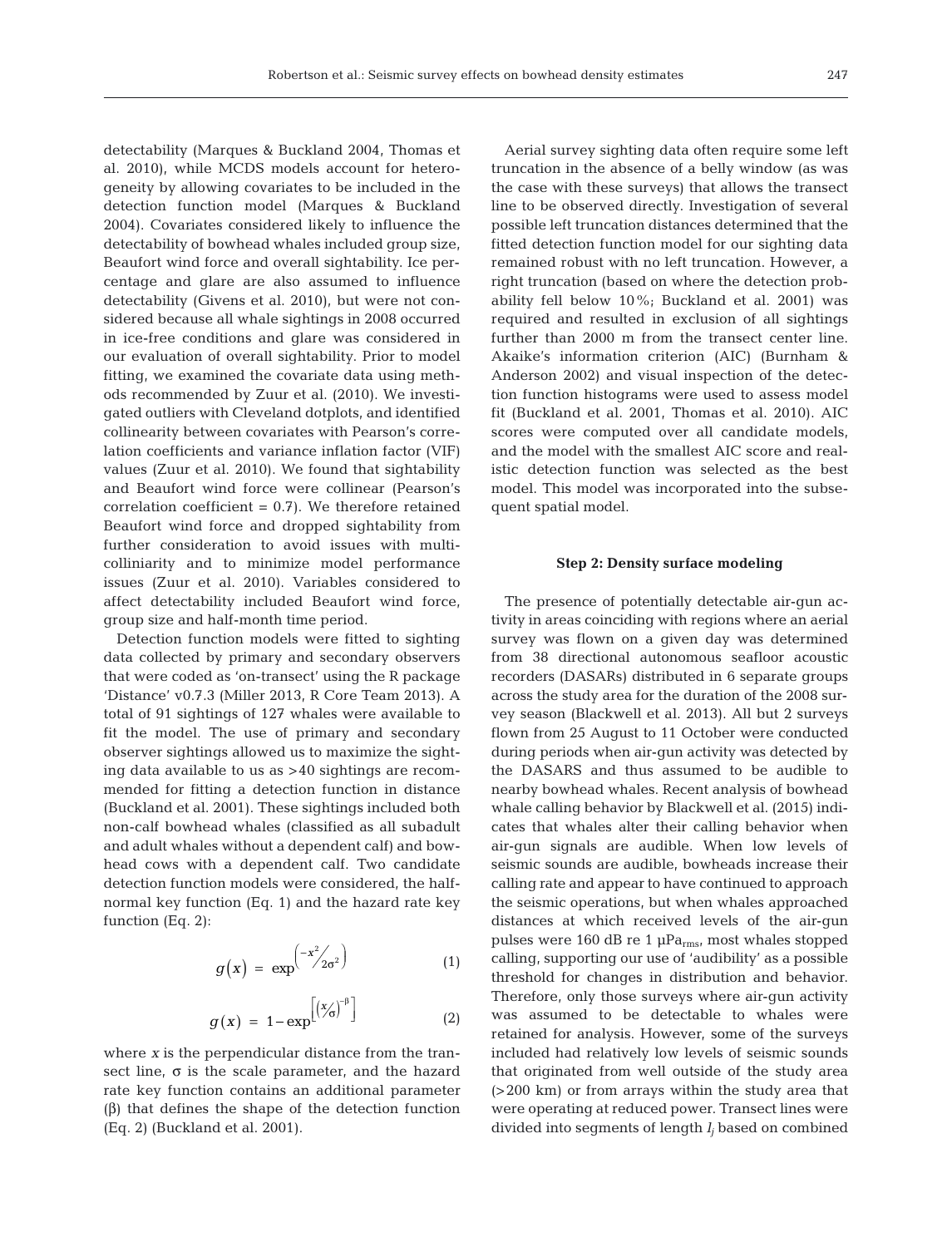2-min time periods used by observers to record environmental effort data during each survey (Funk et al. 2010). This resulted in 729 segments with an average length of 14.26 km (range 7.03−21.64 km). Bowhead whales were detected in 44 (6.04%) segments, although neither abiotic nor biotic conditions varied appreciably within any given segment (Hedley & Buckland 2004, Miller et al. 2013a). Sightings recorded by a primary observer within 2000 m of the transect line when air-gun activity was presumably audible to the whales resulted in 65 sightings of 92 whales being available for spatial analysis. Of these sightings, only 6 were of mother− calf pairs. Given that the behavior of cows with dependent calves differs from that of other whales, we chose to avoid the potentially confounding issues related to influence of a dependent calf and only fit the models to the remaining 59 sightings of 80 non-calf whales.

Whale sighting data were also categorized by activity state. Whales were classified as feeding or traveling based on a combination of data recorded at the time of the sighting. These included behavior, orientation and swim speed. Whales recorded as swimming at medium to fast speed with a westerly orientation were classified as traveling, while whales observed with easterly orientations, moving slowly or not at all, with mouths open when they surfaced, or with mud streaming from their mouth or their body, were classified as feeding (Würsig et al. 1985, 1989, Koski et al. 2009).

Spatial and temporal covariate data assumed to influence the location of the whales in 2008 were summarized for each segment (Table 1). Covariate data associated with each segment included depth, distance to shore, day of year, distance-to-seismic operation (DS), estimated received sound level (ERL), latitude and longitude. The average water depth for each segment midpoint was calculated using bathymetric data from the General Bathymetric Chart of the Oceans (GEBCO 2003), while distance to shore, latitude and longitude for each segment midpoint were determined using ArcMAP 9.3 (ESRI 2008). The seismic-related variables (DS and ERL) were in cluded as a proxy for the possible sound levels that would have been audible to bowhead whales in 2008. DS was divided into 10 distance bins because the exact distance to some operations was unknown, and ERLs were divided into 3 bins: <120 dB, 120−139 dB and  $\geq$  140 dB re 1 µPa<sub>rms</sub>. Effort levels were too low to allow us to add further ERL categories where ERL was >150 dB re 1  $\mu$ Pa<sub>rms</sub>. Categorizing ERLs into bins allowed us to partly address issues related the underestimation of received sound levels that were known to occur in some circumstances, and also to integrate distant seismic operations whose air-gun signals were detected on the DASARs, and therefore would have also been audible to whales detected near the DASAR arrays.

Prior to model fitting, covariate data were subjected to the same exploratory analysis as detailed in the modeling of the detection function in Step 1. Water depth and distance from shore were collinear (Pearson's correlation coefficient = 0.9) and latitude also presented evidence of colliniarity with both distance from shore and depth. Therefore, both latitude and distance from shore were dropped from further consideration in the model to avoid multicolliniarity. Five final variables were considered for inclusion in the model: continuous variables included smoothed functions of water depth (log-transformed), longitude (standardized to easting, in meters) and day of year, while categorical variables included DS and ERL (Table 1).

We fit the spatial model using the 2-step count method proposed by Hedley & Buckland (2004) using the R package 'dsm' v2.0.1 (Miller et al. 2013b). This approach is also referred to as density surface modeling (Miller et al. 2013a). The number of whales per segment  $n_i$  of contiguous transect was modeled within a generalized additive model framework as a function of spatial and temporal covariates, *zik*, where *zik* is the value of the *k*th covariate in the *i*th segment (Hastie & Tibshirani 1990, Wood 2006, Givens 2009) with the structure:

$$
E(n_i) = \hat{p}_i A_i \exp\left[\beta_0 + \sum_k f_k (z_{ik}) + z_{ik}\right]
$$
 (3)

where  $f_k$  are smooth functions of the covariates and  $β<sub>0</sub>$  is the intercept term (Miller et al. 2013a). Segment area *Ai* multiplied by the probability detection function,  $\hat{p}_i$  modelled in Step 1, gives the effective area for segment *i* (Thomas et al. 2010, Miller et al. 2013a), and is included in the model as an offset term.

A Tweedie distribution, in which variance is proportional to some power of the mean, was used to account for the zero-inflated count data (Jøergensen 1987, Shono 2008, Williams et al. 2011, Miller et al. 2013a). The Tweedie distribution is a flexible and straightforward method of modeling count data when there are a high proportion of zeros in the data (Miller et al. 2013a).

Smoothness selection was by restricted maximum likelihood (REML). The objective function optimized by REML has more pronounced optima than methods such as Generalized Cross Validation (GCV) or AIC,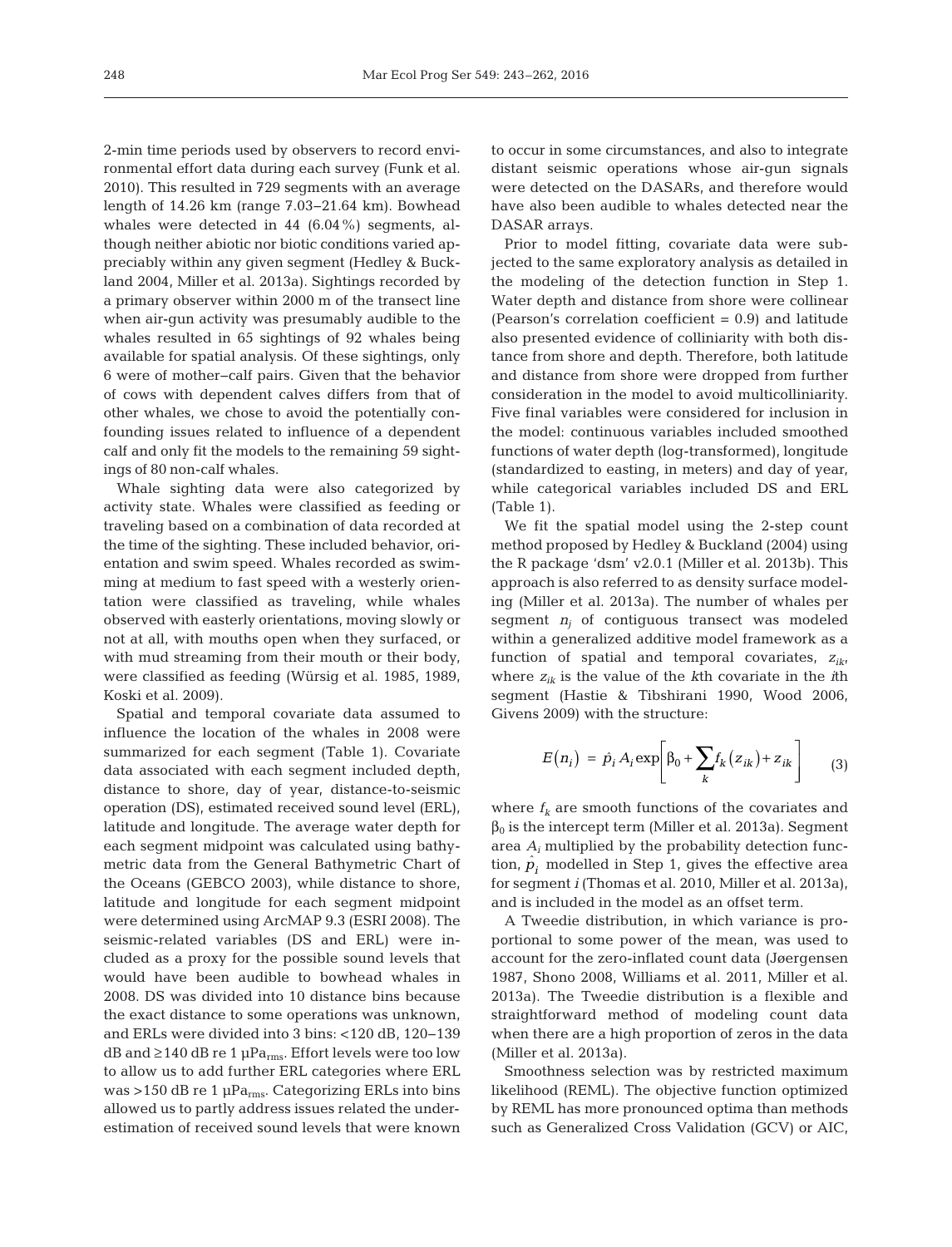so models tend to be estimated more accurately (Wood 2006, 2011). We fit the model in a forward stepwise manner and the decision whether to retain a term or drop it from further consideration was based on examining the approximate p-values of each term, the AIC score (where possible) and the randomized quantile residual plots. AIC scores could only be compared when candidate models were fit with a combination of the same fixed effects. Once the smooth functions of the continuous covariates were selected, the value of the Tweedie parameter (θ) was assessed using quantile residual diagnostic plots generated from the qres function in the 'statmod' package in R (Dunn & Smyth 1996, Smyth et al. 2013). Visual inspection of residual plots for different values of  $\theta$  is thought to be adequate as overall results are usually not very sensitive to θ (Williams et al. 2011). Finally, temporal and spatial residual autocorrelation were investigated using variograms and bubble plots.

#### **Step 3: Density prediction and variance estimation**

Correction factors for availability (Marsh & Sinclair 1989, Laake & Borchers 2004) were incorporated into the selected density surface model by dividing the predicted density of each grid cell by the correction factor. The correction factor for availability *[a(x)*] of non-calf bowhead whales exposed to seismic operations in the autumn was selected because only surveys conducted during the autumn during which bowhead whales would have been exposed to airgun activity were considered in the density surface model. The correction factor values were calculated using surfacing and diving behavior of bowhead whales summarized in Robertson et al. (2013), following the method proposed by Laake et al. (1997):

$$
a(x) = \frac{s}{s+d} + \frac{d\left[1 - e^{\left\{\frac{-t(x)}{d}\right\}}\right]}{s+d} \tag{4}
$$

where *s* is the mean surface time and *d* is the mean dive time of a bowhead whale, and *t(x)* is the time that a patch of sea surface is in the view field of the observer (for the purposes of these data this was 21.6 s). A prediction grid divided into  $5 \text{ km}^2$  grid cells was created in Quantum GIS 1.8.0 (QGIS 2004) to encompass the study area and values for each explanatory variable retained in the final model were generated for the midpoint of each grid cell. The availability-corrected model was used to predict the number of whales in each  $5 \text{ km}^2$  grid cell of the study

area, resulting in a 2-D density surface of whales. Variance estimation followed the variance propagation method detailed in Williams et al. (2011) and incorporated into the R-package 'dsm' (Miller et al. 2013a,b). This method incorporated the uncertainty in the estimation of the detection function into the variance of the spatial model (Williams et al. 2011, Miller et al. 2013a) and is considered computationally efficient and comparable to bootstrap equivalents (Miller et al. 2013a).

Following the same prediction procedures detailed in Step 3, the effects of variable availability related to the presence of seismic operations was assessed by comparing prediction grids generated from the use of availability correction factors based on the behavior of presumably undisturbed non-calf whales in the autumn with predictions corrected for the variable behavior of non-calf whales exposed to seismic operations in autumn (Table 2) (Robertson et al. 2013).

The density surface modeling and prediction steps were repeated for feeding non-calf whales and traveling non-calf whales, and predicted densities with their associated variances were estimated. The effects of variable availability related to presumed exposure of whales to seismic operations was assessed by again comparing the predicted densities corrected for variable behavior of presumably undisturbed noncalf whales with those predicted densities that were corrected for the variable behavior of whales in the presence of seismic operations.

#### **RESULTS**

#### **Detection function**

A pooling-robust CDS model with a half-normal key function and no adjustment terms was selected as the best model through AIC and visual inspection

Table 2. Availability correction factors for foraging, traveling and non-calf bowhead whales in the autumn for both undisturbed whales and those exposed to seismic operations. Correction factors were calculated following the methods described in Robertson et al. (in press) using a field of view that assumed a 1.25 km swath of the water surface was in view from the plane on the transect line

| Category  | Undisturbed<br>a(x) | Seismic<br>a(x) |
|-----------|---------------------|-----------------|
| Autumn    | 0.161               | 0.096           |
| Traveling | 0.142               | 0.106           |
| Feeding   | 0.182               | 0.137           |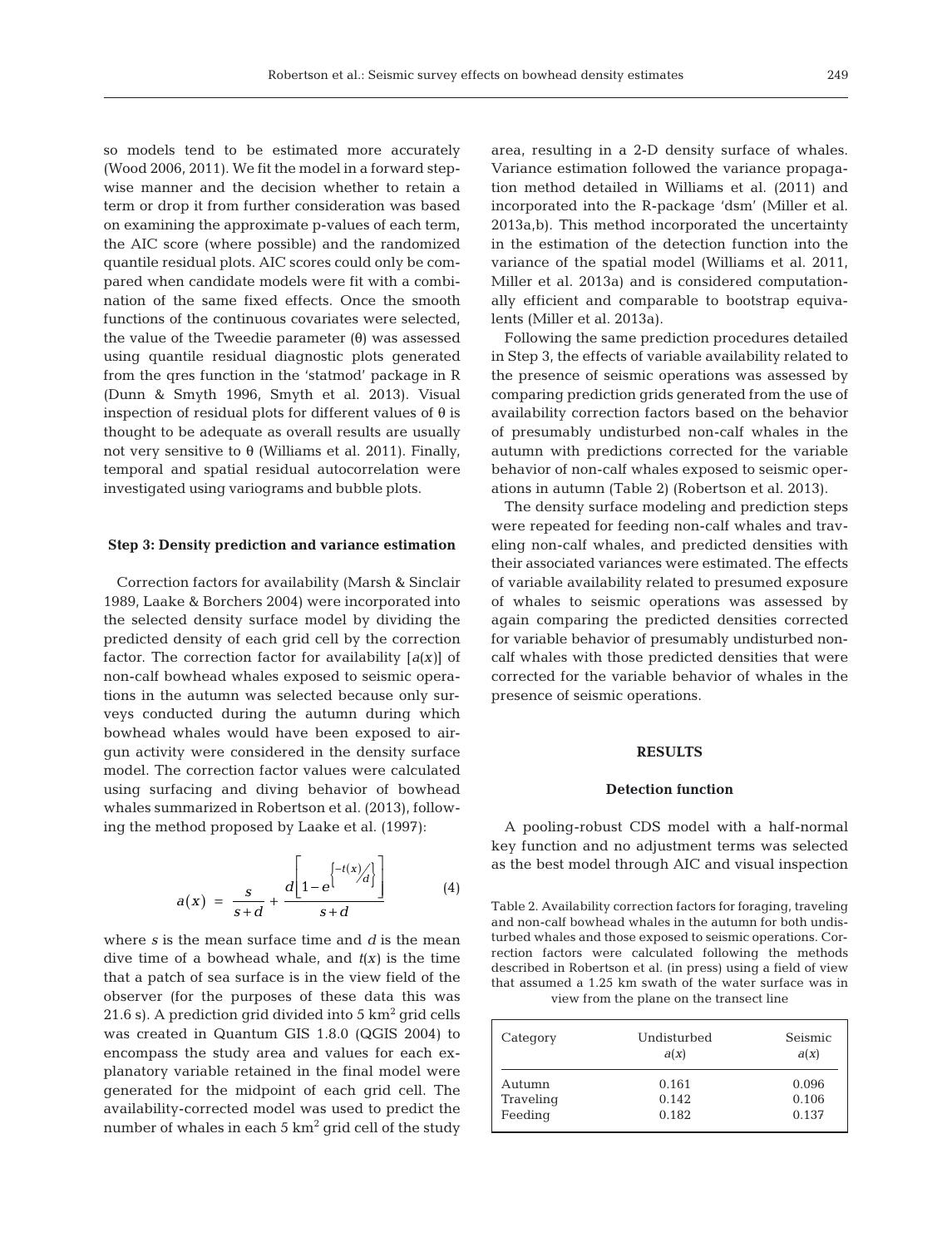of the detection curves (Table 3, Fig. 2). Beaufort wind force, group size or half-month in MCDS models did not improve the fit of the detection function (Table 3).

## **Density surface model predictions of densities of non-calf bowhead whales**

The best candidate model considered after forward stepwise selection was  $N \sim s(\log(\text{depth}) + s(x) + s(\text{day}))$ of year)).

Smoothed functions of depth (log transformed), longitude (easting) and day of year were all impor-

Table 3. Summary of detection function models fitted to the 2008 bowhead whale sighting data. The models are sorted from best to worst, as classified by Akaike's information criterion (AIC) and AIC differences (Δ*i*)

| Model                                                     | AIC.    | $\Delta_i$ |
|-----------------------------------------------------------|---------|------------|
| Half-normal                                               | 1368.21 | $\Omega$   |
| Half-normal + Beaufort + $\frac{1}{2}$ month              | 1368.53 | 0.32       |
| Hazard rate + Beaufort                                    | 1368.77 | 0.56       |
| Hazard rate                                               | 1368.91 | 0.70       |
| Half-normal + Beaufort                                    | 1369.36 | 1.15       |
| Half-normal $+$ 1/2 month                                 | 1369.79 | 1.58       |
| Hazard rate + group size + Beaufort                       | 1369.82 | 1.61       |
| Half-normal + group size                                  | 1370.17 | 1.96       |
| Hazard rate + Beaufort + $\frac{1}{2}$ month              | 1370.37 | 2.16       |
| Half-normal + group size $+ \frac{1}{2}$ month + Beaufort | 1370.51 | 2.30       |
| Hazard rate + group size + $\frac{1}{2}$ month + Beaufort | 1371.11 | 2.90       |
| Half-normal + group size + Beaufort                       | 1371.32 | 3.11       |
| Half-normal + group size + $\frac{1}{2}$ month            | 1371.69 | 3.48       |
| Hazard rate $+$ 1/2 month                                 | 1371.93 | 3.72       |
| Hazard rate + group size + $\frac{1}{2}$ month            | 1372.43 | 4.22       |



Fig. 2. The fitted detection function for the selected distance sampling model for sightings of bowhead whales collected during aerial surveys in the southern Alaskan Beaufort Sea in 2008. The best model was a pooling-robust conventional distance sampling (CDS) model with a half-normal key function and no adjustment terms. Where the line is the fitted detection function, the data points are the sightings and the grey bars the scaled histogram of observed distances of sightings from the transect line

tant in explaining the numbers of bowhead whales in each segment; neither seismic-related variable (DS or ERL) significantly improved the model fit and so neither were considered further in the model (Table 4, Fig. 3). The model suggested that the whales had an apparent preference for shallower continental shelf waters instead of deeper slope waters. Higher numbers of non-calf whales were predicted earlier in the autumn (late August and early September), with numbers decreasing through the remainder of the season (late September and into October). Examination of model residuals revealed no serious issues with temporal or spatial correlation.

# **Predicted densities for non-calf bowhead whales**

The predicted densities indicated that non-calf whales were concentrated in the central southeast portion of the study area west of Camden Bay, but were present in much lower densities in the southwest region of the study area (from Prudhoe Bay into Harrison Bay), with the exception of a small area of higher densities on the extreme western edge of the study area (Fig. 4B). The estimates of relative abundance, their associated variances, and the mean and maximum whale density per  $5 \text{ km}^2$  grid cell are summarized over 5 selected dates

Table 4. Density surface model results for the general density of non-calf bowhead whales in the southern Alaskan Beaufort Sea, late August to early October 2008. Significant relationships are in **bold**. A total of 729 segments of useable effort and 59 sightings of 80 bowhead whales were available for the model

| Parametric coefficient                                      | Estimate                    | SF.                     | р                              |
|-------------------------------------------------------------|-----------------------------|-------------------------|--------------------------------|
| Intercept                                                   | $-21.813$                   | 3.322                   | < 0.0001                       |
| Approx. significance<br>of smooth terms                     | edf                         | Ref. df                 | р                              |
| s(day of year)<br>s(x)<br>s(log(depth))                     | 1.696<br>3.917<br>2.012     | 2.130<br>4.962<br>2.181 | < 0.0102<br>< 0.0006<br>0.0323 |
| $R^2$ (adjusted)<br><b>REML</b> score<br>Deviance explained | 0.06<br>264.53<br>$25.90\%$ |                         |                                |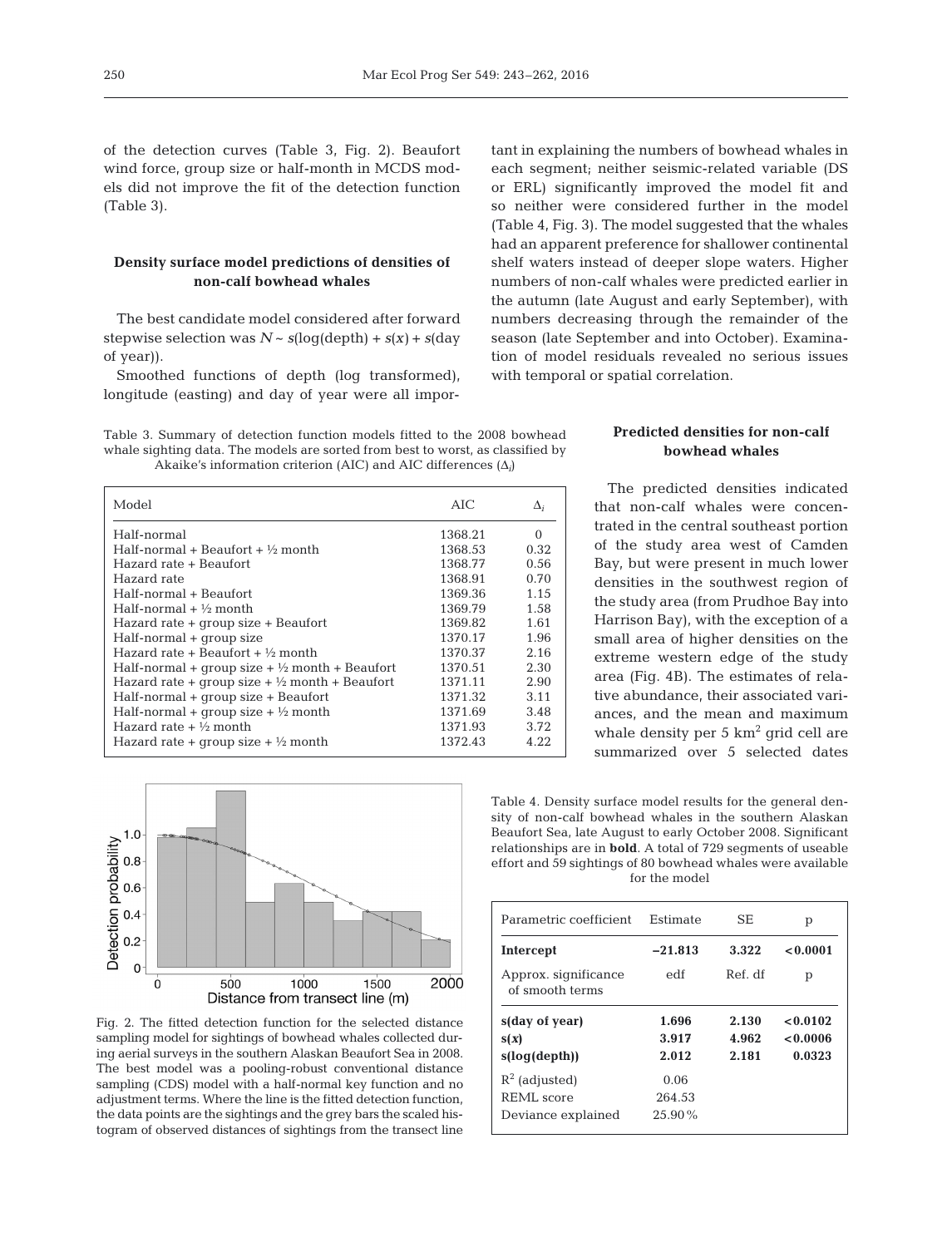

Fig. 3. Significant smoothed functions for the variables (A) 'day of year', with 1.7 degrees of freedom, (B) longitude, on a standardized easting scale with 3.92 degrees of freedom, and (C) depth, on a log-transformed scale with 2.01 degrees of freedom. These plots indicate that the highest numbers of whales occurred in depths of around 25−55 m, that whales were concentrated in the eastern-central and far western parts of the study area, and that numbers of whales in the study area decreased as the season progressed from late August into early October in 2008. The distributions of data points for each covariate are displayed along the *x*-axis by the rug plot and the shaded area illustrates the variance at

 $2 \times SE$  bands around the fitted smooth functions

through late August to early October in Table 5. The highest densities of whales were predicted for late August with densities decreasing through September and into October, when the lowest densities of whales were predicted (Fig. 4B). Whales appeared to be concentrated in the nearshore waters, with little or zero densities predicted in the deeper slope waters (Fig. 4B).

#### **Predicted densities for feeding bowhead whales**

For feeding whales, the best model included the smooth functions of depth (log transformed), longitude (easting) and day of year (Table 6, Fig. 5). Densities of feeding non-calf whales were predicted to occur in the study area after correcting for variable availability of feeding non-calf whales in the presence of seismic operations  $[a(x) = 0.14]$ . Whales engaged in feeding activities were observed during the first half of September, and the 2-D density surfaces indicated that the whales were predominantly feeding in the southeastern part of the study area, with the exception of a small region at the far western edge of the study area (Fig. 6B, see Fig. S1B in the Supplement at www-int-res.com/articles/suppl/ m549p243\_supp.pdf). There were few, if any, feeding whales in the central and southwestern portions of the study area (Fig. 6B, see Fig. S1B in the Supplement). The maximum predicted density within the survey area was  $19.04$  whales 5  $km^{-2}$  and occurred on the 6 September, while the mean density predicted across the study area ranged from 0.84 to 0.67 whales 5 km−2 (Table 7, see Fig. S1B in the Supplement). Abundance estimates for the number of whales engaged in feeding within the study area on a given day ranged from 1341 whales on 6 September to 1063 whales on 19 September (Table 7).

#### **Predicted densities for traveling bowhead whales**

For traveling non-calf whales, the best model again included the smooth functions depth (log transformed), longitude (easting) and day of year (Table 8, Fig. 7). Traveling whales were observed throughout the study period, and numbers fluctuated with peaks predicted for late August and during the latter half of September and early October (Table 7). Densities of traveling non-calf whales were predicted in the study area for 29 August, and 19 and 29 September after correcting for variable availability of traveling noncalf whales in the presence of seismic operations  $[a(x) = 0.11]$  (see Fig. S2B in the Supplement). Estimates of relative abundance, their associated variances, and the mean and maximum whale density per 5  $km^2$  grid cell by date (Table 7) were very different from those for feeding non-calf whales. Traveling whales were predicted to have occurred rather uni-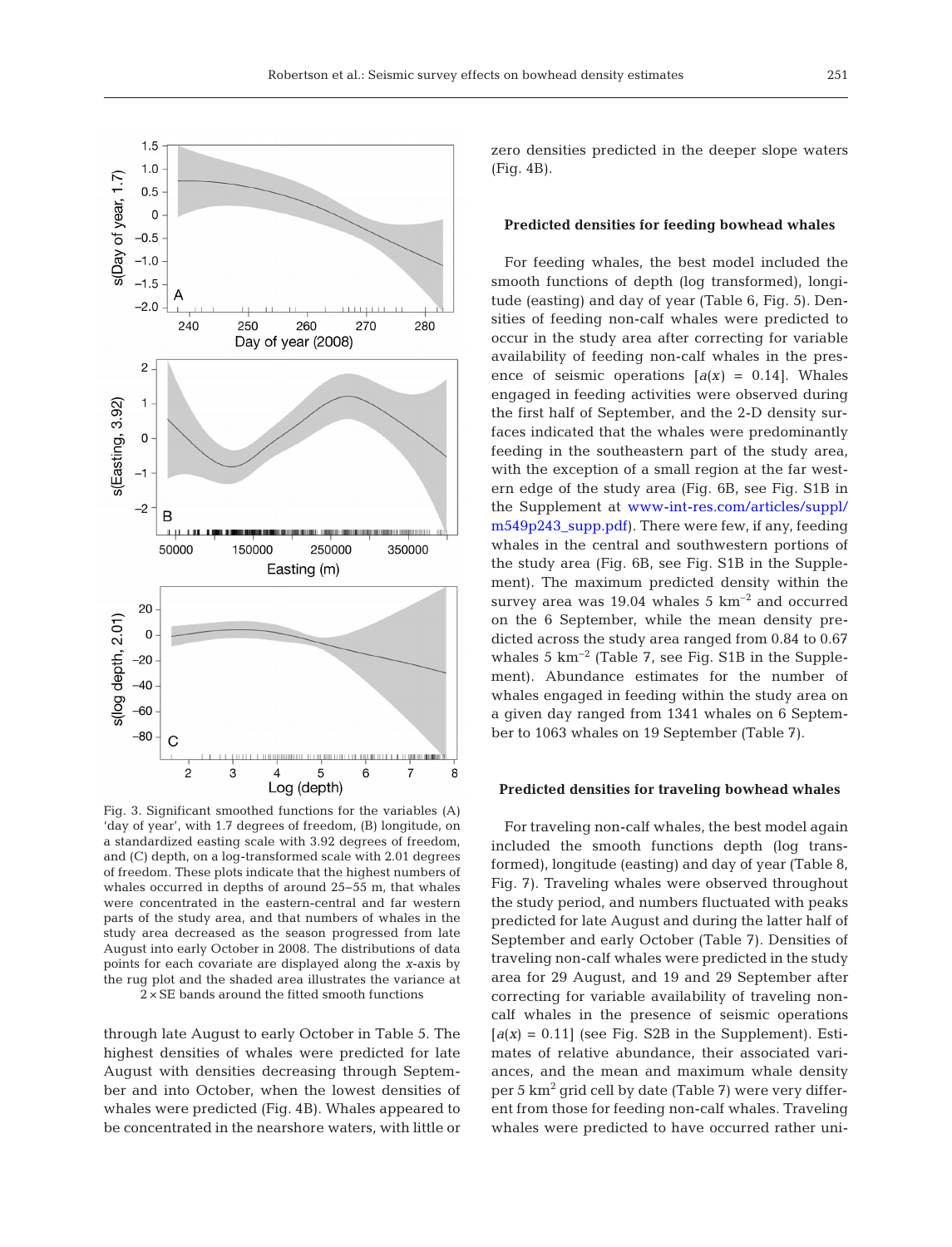

Fig. 4. Predicted densities (number of whales per 5 km<sup>2</sup> grid cell) for non-calf bowhead whales in the southern Alaskan Beaufort Sea, late August to early October 2008. Plots in (A) have been corrected for availability bias for undisturbed bowhead whales, while plots in (B) have been corrected for the availability bias of non-calf whales exposed to seismic survey operations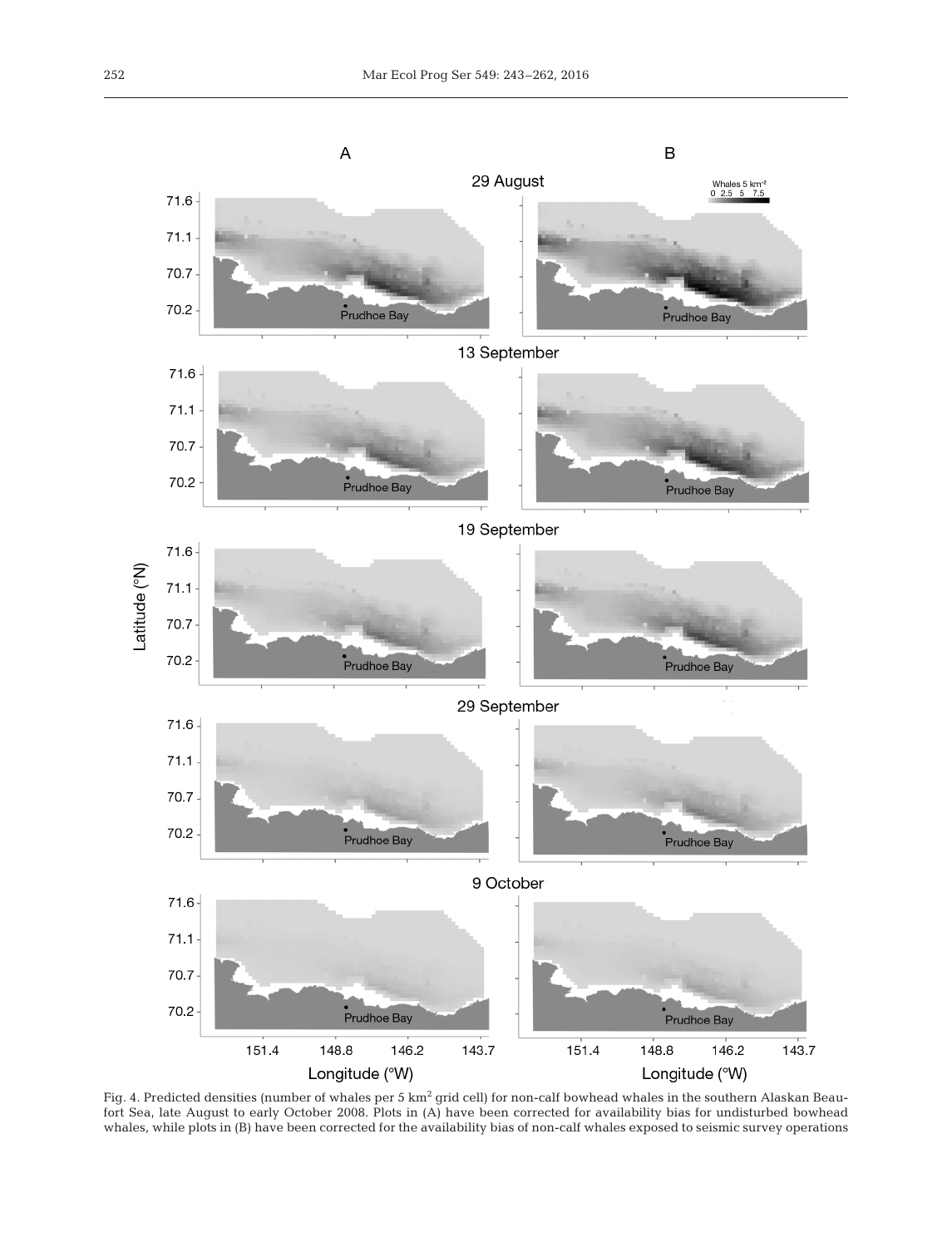Table 5. Relative abundance estimates, associated variances, and mean and maximum densities of non-calf bowhead whales exposed to air-gun pulses within the survey area for selected dates from late August to early October 2008

| Date     | Estimate | SЕ     | CV   | 95 % CI     | Mean<br>density<br>$5 \text{ km}^{-2}$ | Max.<br>density<br>$5 \text{ km}^{-2}$ |
|----------|----------|--------|------|-------------|----------------------------------------|----------------------------------------|
| $29$ Aug | 1718     | 683.79 | 0.40 | 810-3643    | 1.06                                   | 9.06                                   |
| 13 Sep   | 1219     | 351.51 | 0.29 | 7010-2121   | 0.75                                   | 6.43                                   |
| 19Sep    | 9198     | 250.43 | 0.27 | 5443-15532  | 0.57                                   | 4.84                                   |
| 29 Sep   | 499      | 160.52 | 0.32 | $270 - 923$ | 0.31                                   | 2.63                                   |
| 09 Oct   | 2787     | 168.84 | 0.61 | $93 - 834$  | 0.17                                   | 1.46                                   |

formly throughout the study area in low densities, while feeding whales were predicted to have occurred predominantly in nearshore waters east of Prudhoe Bay and west of Harrison Bay, as illustrated for 19 September in Fig. 6. The predicted mean densities of traveling whales fluctuated over the season and were also much lower than those for feeding whales — as much as 33.5 times lower. The maximum

Table 6. Density surface model results for feeding non-calf bowhead whales in the southern Alaskan Beaufort Sea, late August to early October 2008. Significant relationships are in **bold**. A total of 729 segments of useable effort and 30 sightings of 41 non-calf whales were available for the model

| Parametric coefficient                  | Estimate       | SE             | р                 |
|-----------------------------------------|----------------|----------------|-------------------|
| Intercept                               | $-40.415$      | 5.789          | 0.0001            |
| Approx. significance<br>of smooth terms | edf            | Ref. df        | р                 |
| s(day of year)<br>s(x)                  | 4.453<br>3.999 | 5.073<br>4.934 | 0.011<br>< 0.0001 |
| s(log(depth))                           | 1.986          | 2.135          | 0.0004            |
| $R^2$ (adjusted)                        | 0.25           |                |                   |
| REML score                              | 113.86         |                |                   |
| Deviance explained                      | 74 %           |                |                   |

Fig. 5. Significant smoothed functions for (A) day of year, with 4.53 degrees of freedom, (B) longitude, on a standardized easting scale with 4.0 degrees of freedom, and (C) depth, on a log-transformed scale with 1.99 degrees of freedom for foraging non-calf bowhead whales in the southern Alaskan Beaufort Sea, 25 August−10 October 2008. The plots predict that numbers of feeding whales are highest at depths of 25−55 m, and that whales were concentrated in the central-eastern and far western parts of the study area during early September. The distributions of data points for each covariate are displayed along the *x*-axis by the rug plot and the shaded area illustrates the variance at 2 × SE bands around the fitted smooth functions

density predicted for traveling noncalf whales was  $2.51$  whales  $5 \text{ km}^{-2}$ on 29 August, while the mean density across the study area ranged from 0.42 traveling whales 5  $km^{-2}$  in late August to  $0.02$  whales 5 km<sup>-2</sup> in mid-September and 0.22 whales 5 km−2 in late September (Table 7, see Fig. S2B in the Supplement). These results, combined with those for feeding whales, suggest that non-calf whales did not feed in the central southwest region of the study area in 2008, but rather traveled through the area. This is also supported by the lower predicted densities.

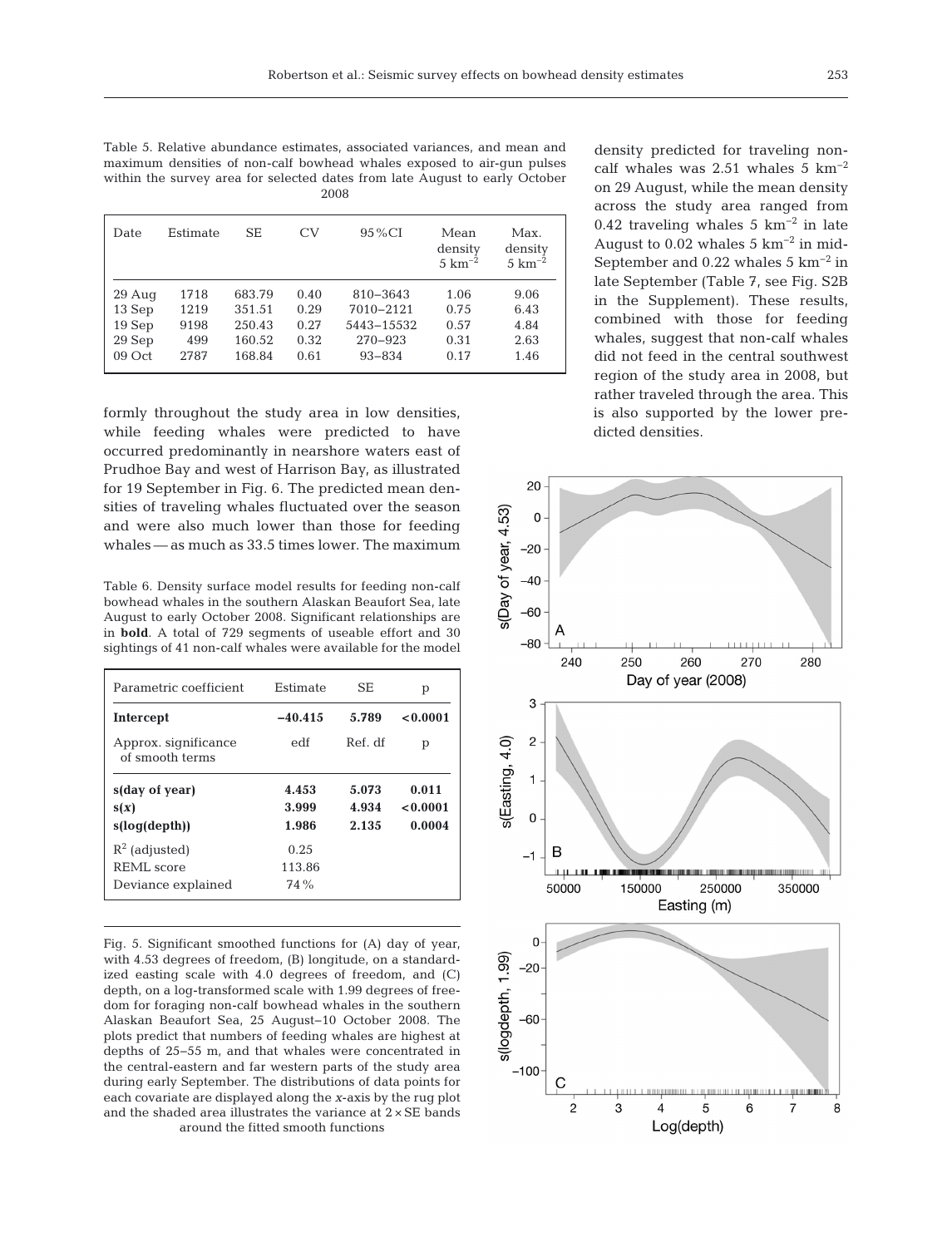

Fig. 6. Predicted densities (number of whales per 5 km<sup>2</sup> grid cell) of (A) all, (B) feeding and (C) traveling non-calf bowhead whales across the study area on 19 September 2008. All predicted densities exhibited in these maps were corrected for the variable availability of whales exposed to seismic survey operations

# **Comparisons of densities with corrections for disturbed and non-disturbed whales**

Not accounting for changes in surface and dive behaviors that occur in the vicinity of seismic survey operations results in lower density and abundance estimates of whales in the study area and the general distribution of whales being more restricted to in-

Fig. 7. Significant smoothed functions for the variables (A) day of year, with 5.12 degrees of freedom, (B) longitude, on a standardized easting scale with 2.42 degrees of freedom, and (C) depth, on a log-transformed scale with 2.06 degrees of freedom for traveling whales. These plots indicate that higher numbers of whales occurred in waters 30−50 m deep and in the central part of the study area more than to the east and west. There was a clear dip in numbers of traveling whales in the middle of the season that corresponded with the peak in feeding activity. The distributions of data points for each covariate are displayed along the *x*-axis by the rug plot and the shaded area illustrates the variance at  $2 \times SE$ bands around the fitted smooth functions

shore waters in 2008 (Table 9, Fig. 4). The predicted densities that account for changes in behavior due to exposure to sounds related to seismic operations indicate that non-calf whales were widely distributed across the southern region of the study area, with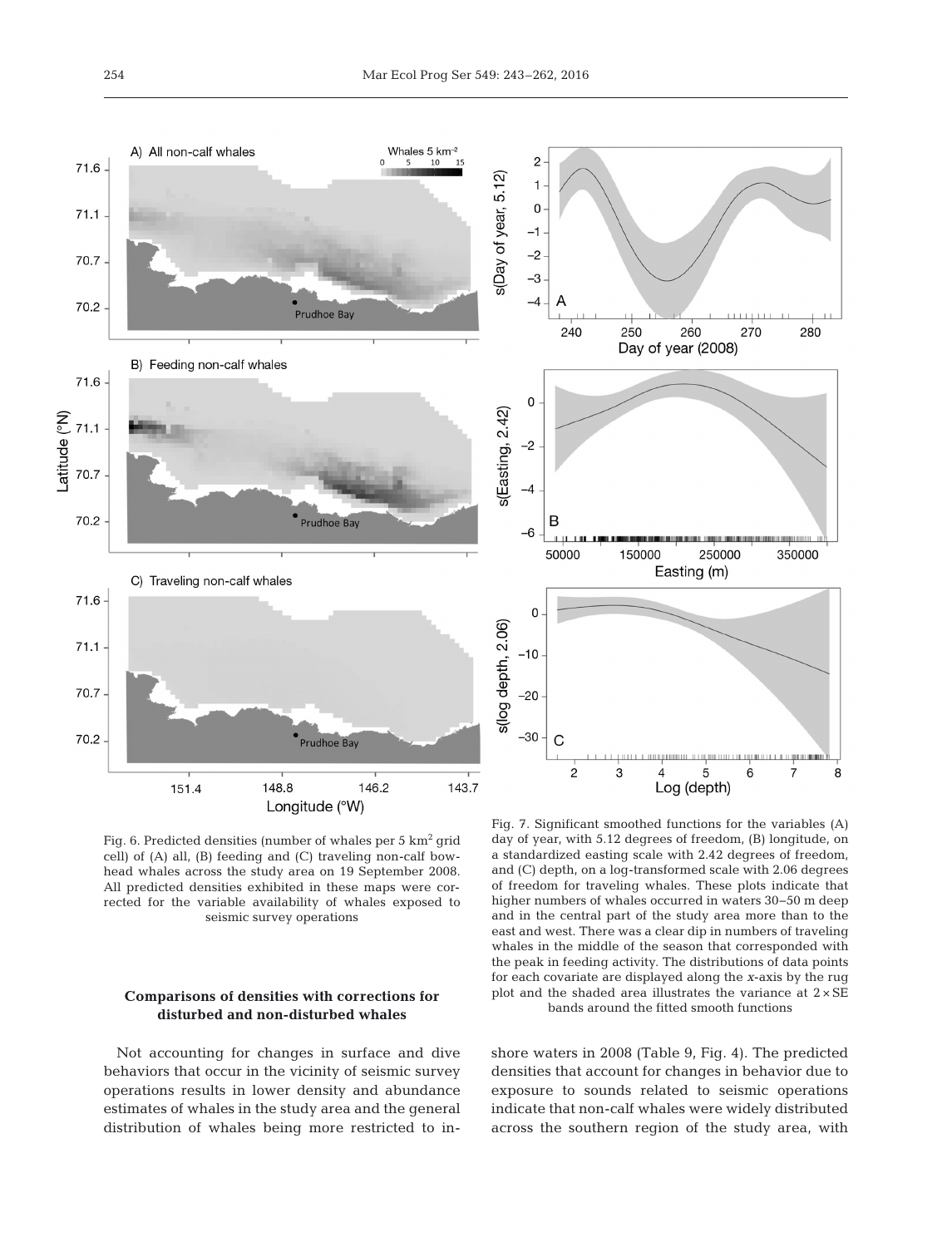Table 7. Relative abundance estimates and associated variances of feeding and traveling non-calf bowhead whales exposed to air-gun pulses within the survey area. Predictions for the density and abundance of feeding whales were calculated for 3 equally spaced days during the first half of September, when bowhead whales were observed feeding within the study area in 2008. Predictions for traveling whales were made for late August and the second half of September; traveling whales were observed predominantly during the latter half of the survey season in 2008

|                  | Estimate | <b>SE</b> | CV   | 95 % CI      | Mean<br>density<br>$5 \text{ km}^{-2}$ | Max.<br>density<br>$5 \text{ km}^{-2}$ |
|------------------|----------|-----------|------|--------------|----------------------------------------|----------------------------------------|
| Feeding whales   |          |           |      |              |                                        |                                        |
| 06 Sep           | 1370     | 430.81    | 0.31 | $751 - 2501$ | 0.84                                   | 19.04                                  |
| 13 Sep           | 1086     | 208.23    | 0.19 | 749-1576     | 0.67                                   | 15.10                                  |
| 19 Sep           | 1095     | 179.03    | 0.16 | 797-1506     | 0.67                                   | 15.22                                  |
| Traveling whales |          |           |      |              |                                        |                                        |
| $29$ Aug         | 684      | 349.52    | 0.51 | $26 - 1758$  | 0.42                                   | 2.51                                   |
| 19 Sep           | 35       | 25.64     | 0.73 | $10 - 127$   | 0.02                                   | 0.13                                   |
| 29 Sep           | 35       | 156.84    | 0.45 | $152 - 810$  | 0.22                                   | 1.29                                   |

Table 8. Density surface model results for traveling non-calf bowhead whales in the southern Alaskan Beaufort Sea, late August to early October 2008. Significant relationships are in **bold**. A total of 729 segments of useable effort and 29 sightings of 39 non-calf whales were available for the model

| Parametric coefficient                  | Estimate  | SF.     | р        |
|-----------------------------------------|-----------|---------|----------|
| Intercept                               | $-21.28$  | 1.035   | < 0.0001 |
| Approx. significance<br>of smooth terms | edf       | Ref. df | р        |
| s(day of year)                          | 5.123     | 6.300   | 0.0002   |
| s(x)                                    | 2.415     | 3.065   | 0.024    |
| s(log(depth))                           | 2.061     | 2.471   | 0.022    |
| $R^2$ (adjusted)                        | 0.03      |         |          |
| <b>REML</b> score                       | 1.57      |         |          |
| Deviance explained                      | $36.80\%$ |         |          |

higher densities occurring to the southeast, towards Camden Bay, resulting in 68% more whales estimated to be present within the study area when taking account of changes in behavior due to the presence of the seismic operations. Similar results were seen for feeding whales (Table 10, see Fig. S1A,B in the Supplement) and for traveling whales (Table 10, see Figs. S1B, S2A in the Supplement).

In summary, our models predicted a primarily nearshore distribution of bowhead whales in the southern Alaskan Beaufort Sea in autumn 2008, regardless of ongoing seismic survey activities. Bowhead whales occurred in higher densities in the region just to the west of Camden Bay, which was close to the main seismic survey (within 10−40 km), during September and early October, and at lower densities from Prudhoe Bay into Harrison Bay a region where primarily traveling whales were found. Density predictions were found to be influenced by variations in whale behavior associated with the presence of seismic operations. Correcting for variable detectability re lated to the presence of seismic operations resulted in density predictions ranging from 33 to 68% higher than predictions that only corrected for the variable detectability of whales that were not exposed to sounds from any type of industrial activity.

# **DISCUSSION**

Our study highlights the influence of whale behavior on density and distribution analyses of bowhead whales in the vicinity of seismic operations where received sound levels may reach up to 150 dB re  $1 \mu Pa$ <sub>rms</sub>, and suggests that whales were not avoiding areas with seismic operations to the extents previously thought. Rather, numbers of whales in the vicinity of, and thus potentially exposed to different levels of, seismic sound may be higher than previously thought.

## **Predicted distribution and density of bowhead whales in the vicinity of seismic operations**

In accounting for the behavioral responses of whales to seismic operations, we found that bowhead whales presumably within audible range of seismic operations during autumn 2008 were widely distributed in the nearshore southern Alaskan Beaufort Sea. Bowhead whales have shown a preference for nearshore shallow-water habitat during low-ice years (Moore et al. 2000, Moore & Laidre 2006, Treacy et al. 2006) and our results supported this finding by highlighting similar spatial patterns during 2008, a year in which the fourth lowest sea-ice extent occurred since records began in 1979 (Fetterer et al. 2002). Whales appeared to prefer the shallow nearshore continental shelf waters of the southern Alaskan Beaufort Sea despite the ongoing seismic operations, suggesting that there was no major offshore shift in the whales' migration corridor in res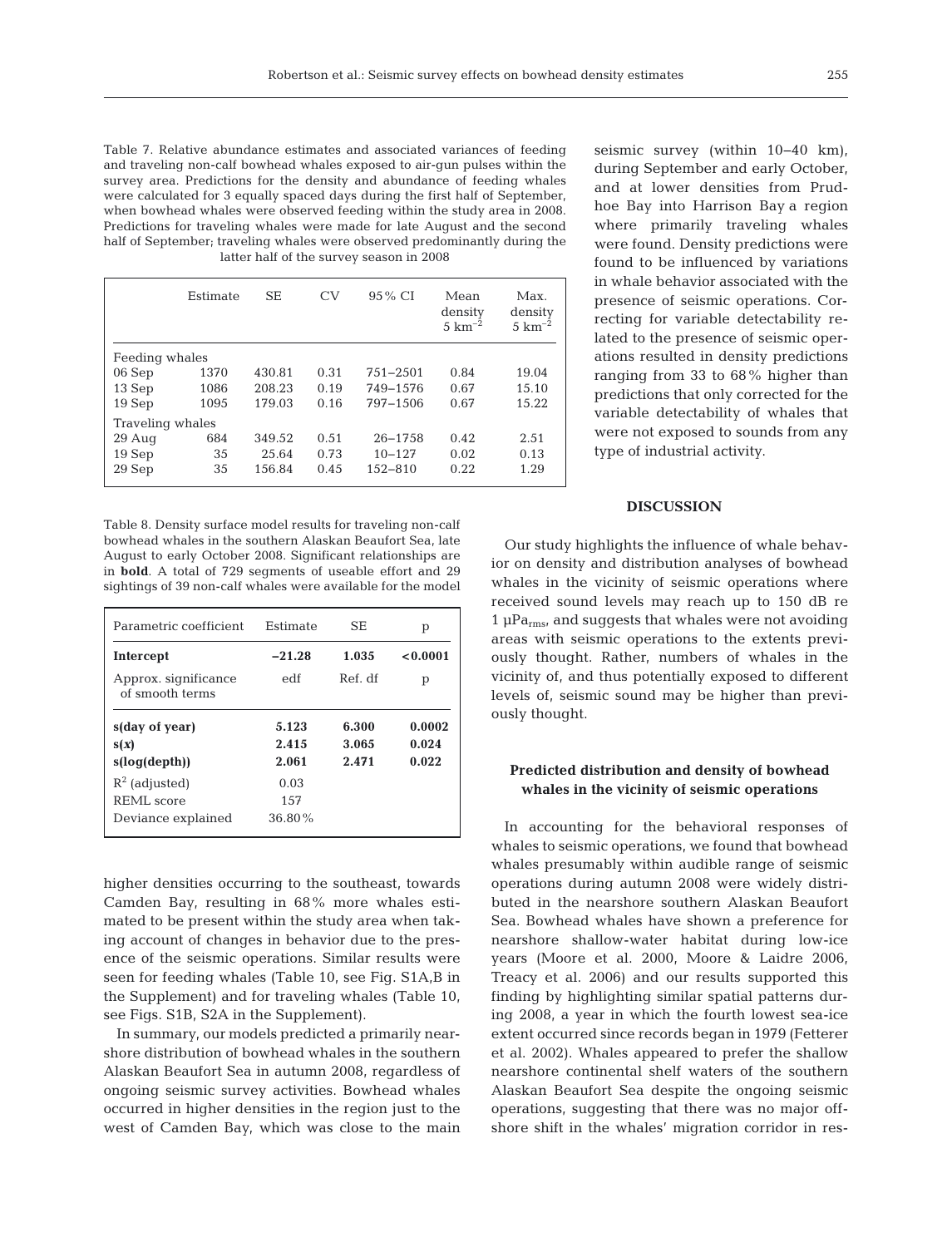ponse to the seismic survey activity. Whales did not appear to have been displaced more than a few 10s of km within the area where air-gun sounds would have been audible to whales in 2008.

Temporal patterns were also evident, with higher densities of whales predicted during the earlier part of the study season, but declining as the season progressed. Acoustic studies of bowhead migration have revealed pulsed patterns in calling rates, with clustering in space and time during the westward migration (e.g. Blackwell et al. 2007), that are also consistent with patterns of whale occurrence described by local whalers (Koski et al. 2005). We did not detect the pulsed nature of the migration in 2008, despite modeling our sighting data on a daily temporal scale. Whether we missed detecting these calls because the surveys were not conducted each day is unknown, but this is the most likely explanation.

Our models predicted higher than expected densities and relatively large numbers of feeding whales in the study area during early-to-mid September, particularly in the Camden Bay area despite proximity to the main seismic survey. The high predicted densities suggest that, at least on some days during the autumn migration period, whales were congregating to take advantage of apparently dense zooplankton concentrations. Prey aggregations must have been sufficiently dense to result in predicted densities that at times exceeded 10 whales 5  $km<sup>-2</sup>$ (Walkusz et al. 2012). It is likely that the ocean conditions that cause zooplankton to concentrate in nearshore waters off the Yukon coast and extend west into Alaska (Thomson et al. 1986, Moore et al. 2000, Richardson & Thomson 2002) were prevalent in 2008 as there were numerous observations of feeding whales from both the aerial surveys and vessels associated with a seismic survey operating in the area in 2008 (Koski et al. 2009). Similarly, feeding whales were observed in the same region during 2007, also during seismic operations (Koski et al. 2009).

The high densities associated with feeding whales in 2008 would have obscured any temporal and seasonal movement patterns. Just as the timing of the migration varies from year to year (Moore and Reeves 1993, Quakenbush et al. 2013), so does the importance of the western Camden Bay area for feeding whales. Recent tagging studies of mostly sub-adult whales, which are the most likely segment of the population to use nearshore habitats (Koski & Miller 2009), suggest that they were not spending significant time in the Camden Bay area during the autumn. Rather, they appeared to be simply traveling

through Camden Bay (Quakenbush et al. 2013) (although 2 of 13 tagged whales were within the study area for 5 and 6 d). The overall low use of Camden Bay has also been confirmed by recent analysis of movement patterns and core range use of 54 whales tagged from 2006 to 2012 (Citta et al. 2014). However, it is apparent from both the observations of feeding whales and the results of our models that the Camden Bay area did provide at least some opportunistic feeding opportunities that were exploited by some migrating whales in 2008 despite the presence of seismic operations.

There is increasing evidence to suggest that foraging whales will tolerate seismic operations and other human activities (Richardson et al. 1986, Koski et al. 2009, Robertson et al. 2013). In 2008, some feeding whales observed within our study area appeared to tolerate received levels of seismic sounds up to  $\sim$ 180 dB re 1 µPa<sub>rms</sub> (Koski et al. 2009) and showed no evidence of avoidance in areas where seismic sounds were <150 dB re 1  $\mu$ Pa<sub>rms</sub>. Other species of foraging whales have also been observed in the vicinity of seismic operations, from within 20 km to over 140 km (similar distances to which bowhead whales in this study were detected in relation to the seismic surveys taking place in the Beaufort Sea in 2008), including gray whales (seismic exposure levels ≤163 dB re 1 μParms; Gailey et al. 2007, Johnson et al. 2007, Yaz venko et al. 2007) and sperm whales (135 to < 160 dB re 1  $\mu$ Pa<sub>p-pi</sub> Madsen et al. 2002, Miller et al. 2009). Neither of the seismic-related variables considered in our models significantly contributed to explaining the numbers of whales encountered during the 2008 surveys, providing further evidence of the apparent tolerance of feeding bowhead whales to sound levels up to ~150 dB re 1 μPa in the vicinity of seismic operations, and suggesting that other factors were likely more important in determining the presence of bowhead whales in our study.

In other parts of our study area we predicted much lower densities of whales, particularly in the southwest (from Prudhoe Bay toward Harrison Bay), an area that has previously been noted for its low density (Givens 2009). The area of low density predicted by our overall model corresponded with where traveling whales were predicted to have occurred in 2008. From 2006 to 2012, 83.3% of tagged whales spent an average of 2 d in the Prudhoe Bay area. Because it would take whales approximately 2 d to travel through that area if they did not stop to feed, Quakenbush et al. (2013) suggested that whales were primarily migrating through this area rather than feeding there.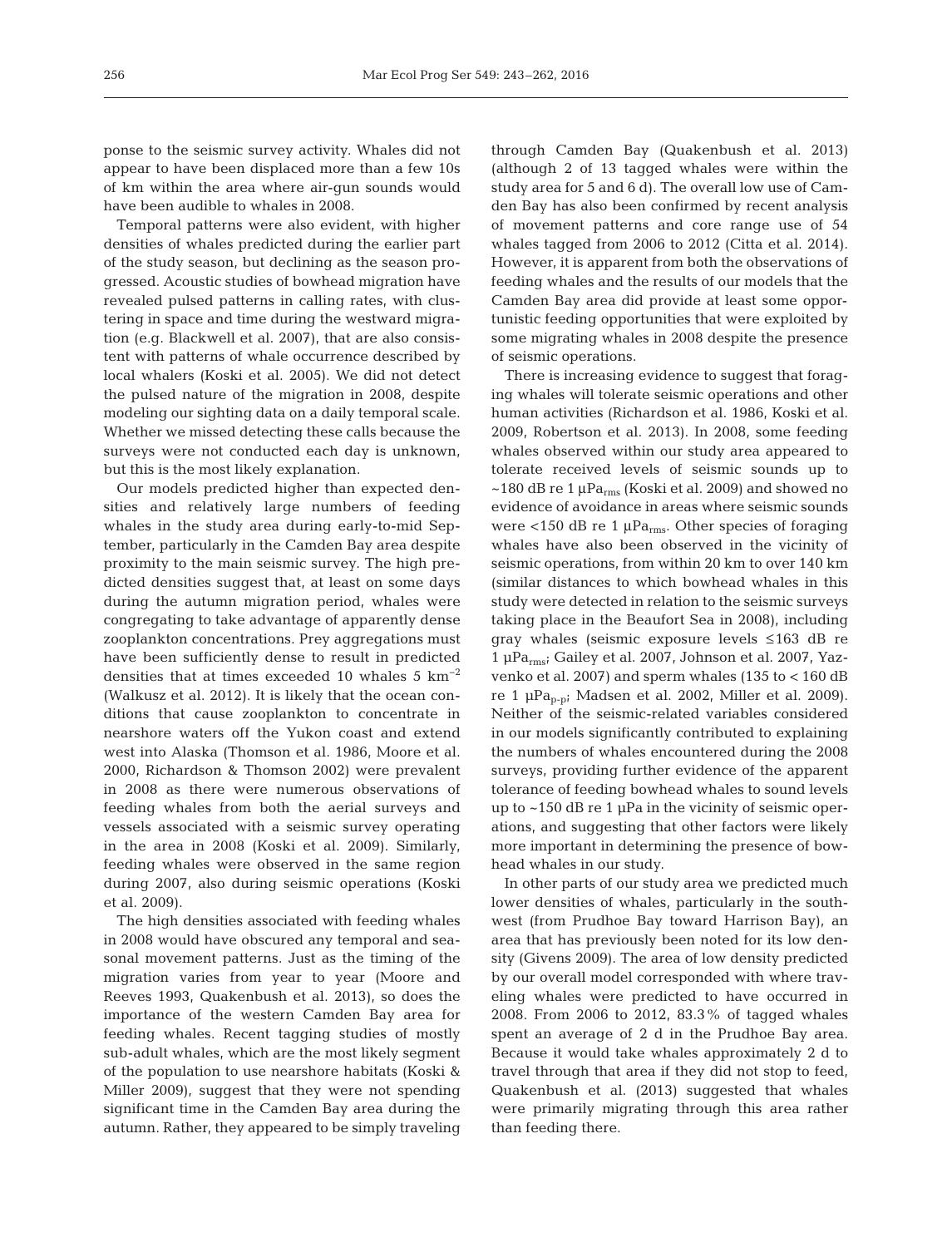| Table 9. Relative abundance estimates of non-calf bowhead whales for each half-month period in an area of the southern         |
|--------------------------------------------------------------------------------------------------------------------------------|
| Alaskan Beaufort Sea ensonified by seismic operations in 2008. Predictions on the left (undisturbed whales) have not been cor- |
| rected for variable behavior due to the presence of seismic operations, while predictions on the right (potentially disturbed) |
| have been corrected for the variable behavior of whales exposed to seismic operations                                          |

| Non-calves | $\frac{d(x)}{dx}$ = undisturbed whales $\frac{d(x)}{dx}$ |        |      |              | $\frac{d}{dx}$ = potentially disturbed $\frac{d}{dx}$ |        |      |            | $\frac{0}{0}$ |
|------------|----------------------------------------------------------|--------|------|--------------|-------------------------------------------------------|--------|------|------------|---------------|
|            | Estimate                                                 | SЕ     | CV   | 95 % CI      | Estimate                                              | SЕ     | CV   | $95\%$ CI  | Change        |
| $29$ Aug   | 1024                                                     | 404.00 | 0.39 | 486-2158     | 1718                                                  | 683.79 | 0.40 | 810-3643   |               |
| 13 Sep     | 727                                                      | 205.94 | 0.28 | $422 - 1253$ | 1219                                                  | 351.51 | 0.29 | 701-2121   |               |
| 19 Sep     | 548                                                      | 146.40 | 0.28 | 328-917      | 919                                                   | 250.43 | 0.27 | 544-1553   | 68            |
| $29$ Sep   | 298                                                      | 94.37  | 0.32 | $162 - 546$  | 499                                                   | 160.52 | 0.32 | 270-923    |               |
| 09 Oct     | 166                                                      | 100.28 | 0.61 | $55 - 495$   | 278                                                   | 168.84 | 0.61 | $93 - 834$ |               |

Table 10. Predicted point estimates of feeding and traveling non-calf whales in an area of the southern Alaskan Beaufort Sea ensonified by seismic operations in 2008. Predictions on the left (undisturbed whales) have not been corrected for variable behavior due to the presence of seismic operations, while predictions on the right (potentially disturbed) have been corrected for the variable behavior of whales exposed to seismic operations

| Non-calves       | $a(x)$ = undisturbed whales — |        |           | $a(x)$ = potentially disturbed $\_\_$ |          |        |      | $\%$         |        |
|------------------|-------------------------------|--------|-----------|---------------------------------------|----------|--------|------|--------------|--------|
|                  | Estimate                      | SЕ     | <b>CV</b> | 95 % CI                               | Estimate | SЕ     | CV   | 95 % CI      | Change |
| Feeding whales   |                               |        |           |                                       |          |        |      |              |        |
| 06 Sep           | 1031                          | 323.49 | 0.31      | 566-1880                              | 1370     | 430.81 | 0.31 | $751 - 2501$ |        |
| 13 Sep           | 818                           | 155.70 | 0.19      | 565-1184                              | 1086     | 208.23 | 0.19 | 749-1576     | 34     |
| 19 Sep           | 824                           | 133.53 | 0.16      | $61 - 1130$                           | 1095     | 179.03 | 0.16 | 797-1506     |        |
| Traveling whales |                               |        |           |                                       |          |        |      |              |        |
| $29$ Aug         | 511                           | 258.53 | 0.51      | $200 - 1302$                          | 684      | 349.52 | 0.51 | 266-1758     |        |
| 19 Sep           | 26                            | 19.06  | 0.73      | $7 - 94$                              | 35       | 25.64  | 0.73 | $10 - 127$   | 33     |
| 29 Sep           | 262                           | 115.68 | 0.44      | $114 - 599$                           | 35       | 156.84 | 0.45 | $152 - 810$  |        |

## **Effects of variable availability on bowhead whale density estimates**

Variations in bowhead surface and dive behaviors resulted in underestimates of densities of whales in areas presumably ensonified by seismic survey operations if the appropriate availability correction factors were not used. Our study is the first to incorporate behavioral responses of bowhead whales to the presence of human activities in the Alaskan Beaufort Sea into analyses of density and distribution. We found no evidence of changes in distribution of whales exposed to sound levels up to ~150 dB re 1 μParms, whereas Richardson et al. (1999) found avoidance. This suggests that earlier analyses of displacement by bowhead whales of seismic operations are likely to have overestimated displacement because the numbers of whales in areas ensonified by seismic operations may have been as much as 33−68% higher than were previously estimated. This implies that at least some whales are not avoiding these areas on the large scales suggested in earlier studies by Richardson et al. (1999) and Davis (1987). Our results suggest that the data from these earlier

surveys could be re-examined in light of the changes in behavior that likely occurred between experimental and control periods to determine whether the displacement by traveling whales is as great as has been suggested in the past. Our findings suggest that feeding whales were widely distributed in the southern region of our study area, with higher densities of whales occurring toward the southeast region despite the presence of air-gun activity within 10−40 km. Thus, avoidance on the previously reported large scales for traveling whales did not occur for feeding whales in 2008. Importantly, our results also suggest that there was no obvious offshore displacement of whales away from the coast in 2008, something that has been a primary concern to the local hunters.

The lack of wide-scale avoidance or offshore displacement suggested by our results supports recent acoustic evidence that whales continued to use areas of the Alaskan Beaufort Sea ensonified by seismic operations (Blackwell et al. 2013, 2015). In 2008, bowhead whale calls were recorded on acoustic receivers throughout the study area (Funk et al. 2010). Blackwell et al. (2013) investigated bowhead calling behavior in the same region in 2007 and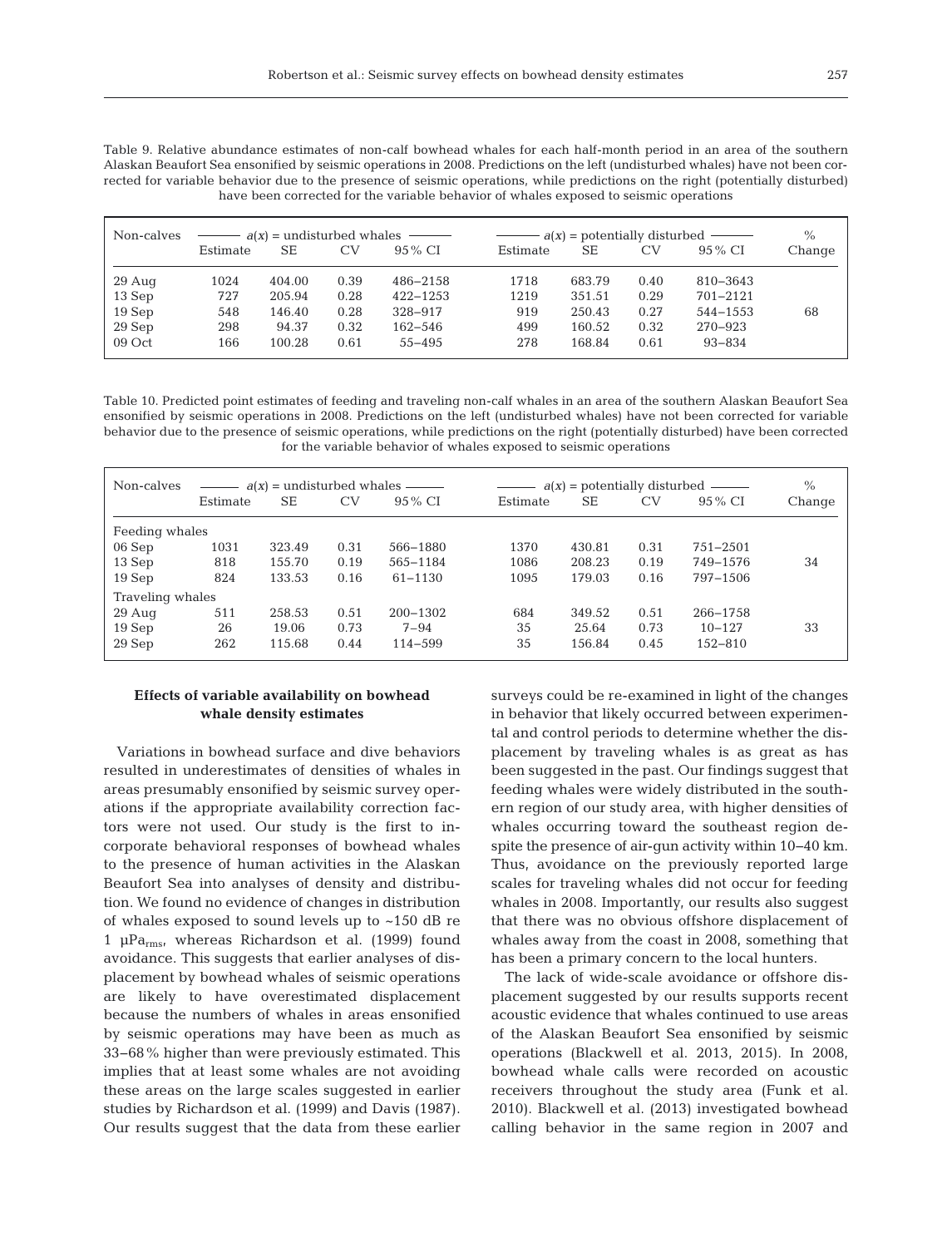found a statistically significant drop in the detected number of bowhead calls at the onset of seismic airgun activity in areas where received levels were 116−129 dB re 1 μParms, but no change or a slight increase in calling rates when received levels near the whales were >108 dB re 1 μPa (Blackwell et al. 2013). Deflection was thought to be an unlikely explanation for the variation in calling rates, partly because the whales would not have been able to move out of the area fast enough to account for the changes in calling rates when air-gun activity was shut down due to the slow swim speeds of bowheads (Blackwell et al. 2013). While whales initially increase their calling rates as soon as air-gun sounds became audible, they reduce their calling rate as the cumulative sound exposure level exceeds ~127 dB re 1  $\mu$ Pa<sup>2</sup>s (equivalent to  $\sim$ 112 dB re 1 µPa<sub>rms</sub>) and cease to call altogether or divert away from the sources as the cumulative sound exposure level rises above ~160 dB re 1 μPa<sup>2</sup>-s (~153 dB re 1 μPa<sub>rms</sub>; Blackwell et al. 2015).

# **Study caveats and considerations for future research**

Aerial surveys were flown to monitor and help mitigate exposure of bowhead whales to sound levels >180 dB re 1  $\mu$ Pa<sub>rms</sub> from seismic survey operations in the southern Alaskan Beaufort Sea in 2006−2008 and in 2010. We restricted our analyses to data collected in 2008 because that survey season provided the greatest coverage of the study area as well as the greatest number of sightings. This reduced the sample size of sightings that we used, particularly for the models that assessed feeding and traveling whales separately. However, fewer sightings and more variable effort in the other years did not allow us to incorporate yearly variation into our models. Had there been better coverage in other years, these data would have greatly strengthened our models and allowed us to incorporate yearly variation. The timing of the autumn migration, and the distribution of whales while migrating through the southern Alaskan Beaufort Sea, is subject to natural year-to-year variation in relation to variables such as ice conditions, and prey distribution and availability (Moore & Reeves 1993, Quakenbush et al. 2013). The inclusion of zooplankton data in our models, had it been available, might have helped to further explain why some parts of the study area were apparently more important to feeding whales than others.

However, the presence or absence of feeding by bowheads was presumably related to the presence of prey, so our inclusion of feeding activity can be considered a surrogate for prey.

While the presence of prey appears to have been the main factor influencing whale distribution within the study area in 2008, a significant limitation of our study was the lack of precise sound levels near the whale sightings, and so we were forced to coarsely bin both seismic variables. Neither seismic variable improved the model fit, which meant that neither variable was selected for the final model. With finer detail on sounds from seismic operations, we might have been able to detect the distance or sound levels at which avoidance begins to occur. The lack of survey effort in areas where whales could have been exposed to sound levels >150 dB also reduced our ability to document those distances or sound levels. Two operational strategies implemented to minimize the impact of the seismic operations on the whales contributed to the low effort near whales. First, air guns were shut down whenever bowheads were detected approaching the seismic operations before they would be exposed to levels that could harm them, and second, when feeding bowheads were found near the operation in 2008, the seismic operation was moved farther north to an area where few whales had been seen.

Future analyses of aerial survey data would benefit by including additional variables related to prey presence, other industry activities, measured sound levels near whales, and subsistence hunting activities. Adding these covariates may strengthen the predictions provided by the models. By incorporating year-to-year variation and a parameter for geographic area, we might be able to explain why whales occurred at higher densities in the southeast of our study area but at much lower densities in the central-southwest.

Additionally, future research investigating the im pacts of seismic survey operations on bowhead distribution would benefit from incorporating specific behavioral response studies. The availability correction factors incorporated into our analyses had their own limitations. The availability correction factors were calculated using fine-scale behavior data comprising surfacing and diving behavior (Robertson et al. 2013). These behavioral data were mostly collected opportunistically, particularly behavioral observations of whales exposed to seismic sounds, resulting in only approximate information on the highly variable seismic sound levels to which the whales were likely exposed (Robertson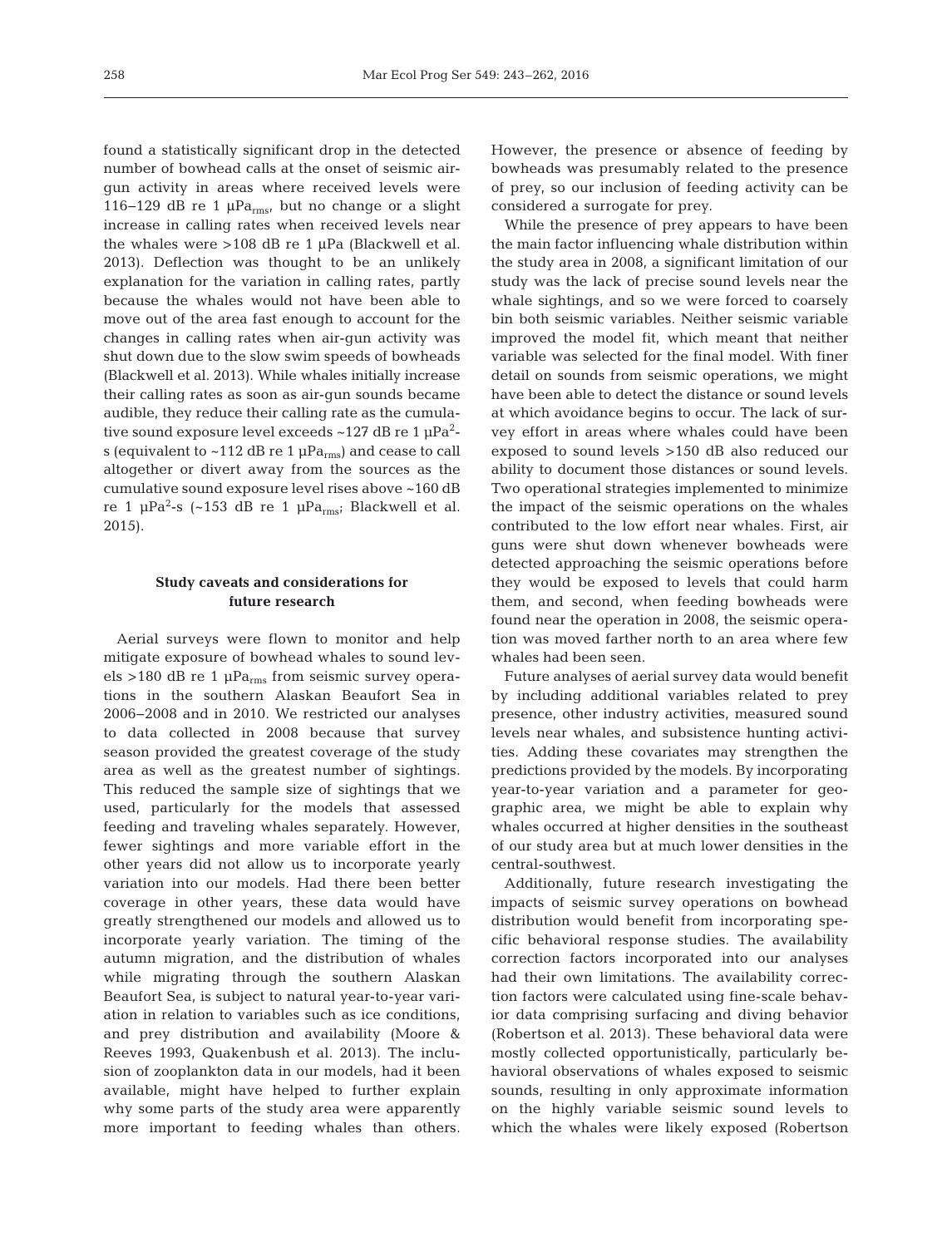et al. 2013). The correction factors therefore only account for how whale behavior varies when seismic operations are presumably nearby compared with when they are absent, without taking account of the varying sound levels at the whales' locations. As highlighted by Blackwell et al. (2015), it is likely that the level of response exhibited by whales to seismic sounds is related to both received sound level as well distance to the sound source. By understanding how whales vary their behavior under different circumstances we can better quantify the distribution and density of whales in areas ensonified by seismic operations and thus better assess the extent of avoidance of those activities.

Finally, our analyses did not address the finescale deflections related to seismic survey operations, which can only be addressed with greater effort conducted close to the operations (which is currently unavailable). The mitigation measures implemented (i.e. shut downs and relocation of the survey) for the seismic surveys in 2008 prevented us from assessing whether whales would have approached close enough that they might have suffered temporary or permanent hearing damage; however, we were able to show that there was no large-scale offshore deflection of non-calf bowhead whales during active seismic operations in 2008. In addition, our analyses provide further support for the hypothesis that feeding whales are more tolerant of seismic operations than whales engaged in other activities such as traveling. Future research  $\triangleright$  [Caldwell J, Dragoset W \(2000\) A brief overview of siesmic](http://dx.doi.org/10.1190/1.1438744) on this issue should be conducted on a finer spatial scale to determine the sound levels at which whales will display immediate avoidance behavior of active air guns and whether their tolerance while permanent hearing damage.

*Acknowledgements*. Many individuals contributed to this study. We thank A. M. Macrander, from Shell Alaska Venture, for providing permission to analyze the 2008 survey data. The survey data were collected as part of Shell's aerial marine mammal monitoring program, which was conducted under an Incidental Harassment Authorization issued by the National Marine Fisheries Service. We also thank LGL Alaska Research Associates, particularly D. Funk, C. Reiser, T. Thomas and J. Brandon, and other aerial observers and the pilots. In addition, we thank D. Miller, N. Kelly, R. Gryba and R. Williams for their coding and statistical advice, and C. Nordstrum, E. Rechstiener and J. Stott for their GIS advice. S. Blackwell provided access to the DASAR data plots and also helped confirm presence and relative strength of air-gun signals in the survey area. Finally, we thank A. M. Macrander, D. Funk, C. Reiser and the reviewers for their constructive comments, which improved our manuscript.

#### LITERATURE CITED

- Bisson LN, Reider HJ, Patterson HM, Austin M, Brandon JR, Thomas TA, Bourdon ML (2013) Marine mammal monitoring and mitigation during explortory drilling by Shell in the Alaskan Chukchi and Beaufort Seas, July−November 2012: Draft 90-day report. In: Funk DW, Reiser CM, Koski WR (eds) LGL Rep. P1272D-1. National Marine Fisheries Service, Silver Springs, MD, and US Fish and Wildlife Service, Anchorage, AK. Available at:www. nmfs.noaa.gov/pr/pdfs/permits/shell\_90dayreport\_draft 2012.pdf
- Blackwell SB, Richardson WJ, Greene CR Jr, Streever B (2007) Bowhead whale (*Balaena mysticetus*) migration and calling behaviour in the Alaskan Beaufort Sea, autumn 2001-04: an acoustic localization study. Arctic 60: 255−270
- ► [Blackwell SB, Nations CS, McDonald TL, Thode AM, Kim](http://dx.doi.org/10.1121/1.3383702) KH, Greene CR Jr, Macrander AM (2010) Effects of seismic exploration activities on bowhead whale calling distribution in the Alaskan Beaufort Sea. J Acoust Soc Am 127: 1756
	- Blackwell SB, Nations CS, McDonald TL, Greene CR Jr, Thode AM, Guerra M, Macrander AM (2013) Effects of airgun sounds on bowhead whale calling rates in the Alaskan Beaufort Sea. Mar Mamm Sci 29:E342-E365
- ▶ [Blackwell SB, Nations CS, McDonald TL, Thode AM and](http://dx.doi.org/10.1371/journal.pone.0125720) others (2015) Effects of airgun sounds on bowhead whale calling rates: evidence for two behavioral thresholds. PLoS One 10:e0125720
	- Buckland ST, Anderson DR, Burnham KP, Laake JL, Borchers DL, Thomas L (2001) Introduction to distance sampling: estimating abundance of biological populations. Oxford University Press, Oxford
	- Burnham KP, Anderson DR (2002) Model selection and multimodel inference: a practical information-theoretic approach. Springer-Verlag, New York, NY
	- air-gun arrays. Leading Edge 19: 898−902
	- Citta JJ, Quakenbush LT, Okkonen SR, Druckenmiller ML, and others (2014) Ecological characteristics of core-use areas used by Bering−Chukchi−Beaufort (BCB) bowhead whales, 2006−2012. Prog Oceanogr 136: 201−222
- feeding could put them at risk for temporary or  $\blacktriangleright$  [Clark CW, Johnson JH \(1984\) The sounds of the bowhead](http://dx.doi.org/10.1139/z84-206) whale, *Balaena mysticetus*, during the spring migrations of 1979 and 1980. Can J Zool 62: 1436−1441
	- Davis RA (1987) Integration and summary. In: Responses of bowhead whales to an offshore drilling operation in the Alaskan Beaufort Sea, autumn 1986. Report from LGL, King City, ON, and Greeneridge Sciences, Santa Barbara, CA, for Shell Western Exploration and Production, Anchorage, AK
	- Dunn PK, Smyth GK (1996) Randomized quantile residuals. J Comput Graph Stat 5: 236−244
	- ESRI (2008) Arcview version 9.3. Earth Science Research Institute, Redlands, CA
	- Fetterer F, Knowles K, Meier W, Savoie M (2002) Sea Ice Index. National Snow and Ice Data Center, Boulder, CO. Available at http://dx.doi.org/10.7265/N5QJ7F7W (accessed 6 May 2015)
	- Fraker MA, Ljungblad DK, Richardson WJ, Van Schoik DR (1985) Bowhead whale behaviour in relation to seismic exploration, Alaskan Beaufort Sea, autumn 1981. Report from LGL, Sidney, BC, LGL, King City, ON, Naval Ocean Systems Centre, San Diego, CA and Seaco, San Diego,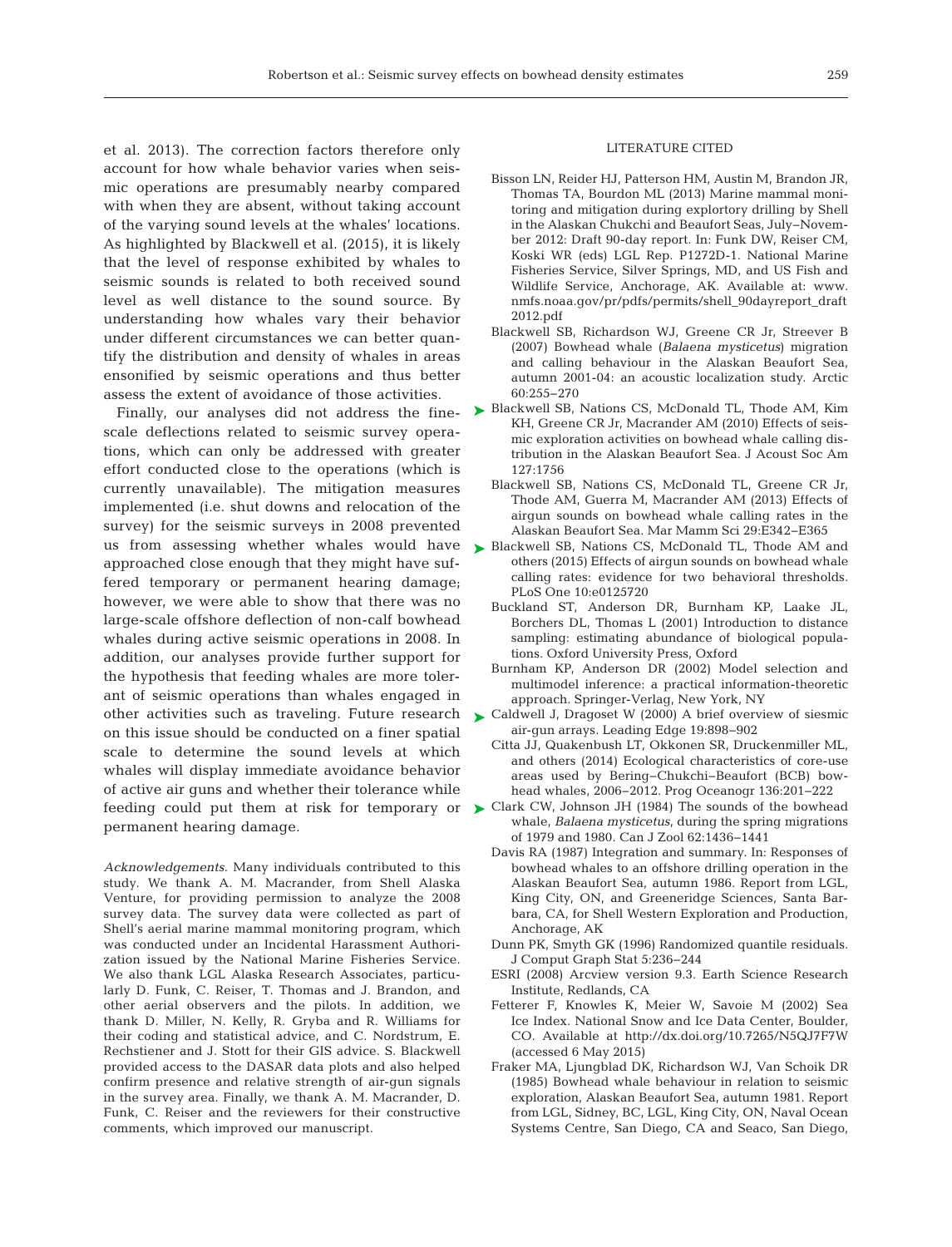CA, for US Minerals Management Service [now Bureau of Ocean Energy Management], Reston, VA

- Funk DW, Ireland DS, Rodrigues R, Koski WR (2010) Joint monitoring program in the Chukchi and Beaufort Seas, open water seasons, 2006−2008. LGL Alaska Report P1050-3. report from LGL Alaska Research Associates, LGL, Greeneridge Sciences, and JASCO Research for Shell Offshore and other industry contributors, and Nationals Marine Fisheries Service, US Fish and Wildlife Service. Available at: www.nmfs.noaa.gov/pr/permits/ incidental/oilgas/2006-2008\_final\_jmp\_comprpt.pdf
- ► [Gailey G, Würsig B, McDonald TL \(2007\) Abundance,](http://dx.doi.org/10.1007/s10661-007-9812-1) behavior, and movement patterns of western gray whales in relation to a 3-D seismic survey, northeast Sakhalin Island, Russia. Environ Monit Assess 134:75−91
	- GEBCO (2003) General bathymetric chart of the oceans, UK. Available at:www.gebco.net
	- Givens GH (2009) Spatio-temporal modeling of relative animal density using a long time series of line transect surveys with clustering and censoring. Paper SC/61/BRG1 presented to the IWC Scientific Committee, June 2009. Available at: https://iwc.int/document\_1780
	- Givens GH, Hoeting JA, Beri L (2010) Factors that influence aerial line transect detection of Bering-Chukchi-Beaufort seas bowhead whales. J Cetacean Res Manag 11:9-16
	- Goold JC, Coates RFW (2006) Near source, high frequency air-gun signatures. Paper SC/58/E30 presented to the IWC Scientific Committee, May 2006. Available at: https://iwc.int/document\_1822
- ► [Greene CR Jr, Altman NS, Richardson WJ \(1999\) The influ](http://dx.doi.org/10.1121/1.427798)ence of seismic survey sounds on bowhead whale calling rates. J Acoust Soc Am 106:2280
	- Hain JH, Ellis SL, Kenney RD, Slay CK (1999) Sightability of right whales in coastal waters of the southeastern United States with implications for the aerial monitoring program. In:Garner GW, Amstrup SC, Laake JL, Manley BFJ, McDonald LL, Robertson DG (eds) Marine mammal survey and assessment methods. A.A. Balkema, Rotterdam, p 191−207
	- Harwood LA, Joynt A, Moore SE (2008) Bowhead whale feeding aggregations in the Canadian Beaufort Sea and their role in the mitigation of effects of seismic under water noise. Working paper/presentation at the review of scientific information on the impacts of seismic sound on fish, invertebrates, and marine mammals, Workshop II, March 28, 2008, Ottawa
	- Harwood LA, Joynt A, Kennedy D, Pitt R, Moore SE (2009) Spatial restrictions and temporal planning as measures to mitigate potential effects of seismic noise on cetaceans:a working example from the Canadian Beaufort Sea, 2007-2008. DFO Can Sci Advis Sec Res Doc 2009/040. Available at:www.dfo-mpo.gc.ca/Library/ 338816.pdf
	- Harwood LA, Auld J, Joynt A, Moore SE (2010) Distribution of bowhead whales in the SE Beaufort Sea during late summer, 2007−2009. DFO Can Sci Advis Sec Res Doc 2009/111. Available at: www.dfo-mpo.gc.ca/CSAS/Csas/ publications/resdocs-docrech/2009/2009\_111\_e.pdf
	- Hastie T, Tibshirani R (1990) Generalized additive models. Chapman & Hall, London
- ► [Hedley SL, Buckland ST \(2004\) Spatial models for line tran](http://dx.doi.org/10.1198/1085711043578)sect sampling. J Agric Biol Environ Stat 9: 181−199
	- Huntington HP, Quakenbush LT (2009) Traditional knowledge of bowhead whale migratory patterns near Kaktovik and Barrow, Alaska. Report to The Barrow and

Kaktovik Whaling Captains Associations and The Alaska Eskimo Whaling Commission

- Jøergensen B (1987) Exponential dispersion models. J R Stat Soc B Met 49:127-162
- [Johnson SR, Richardson WJ, Yazvenko SB, Blokhin SA, and](http://dx.doi.org/10.1007/s10661-007-9813-0) ➤ others (2007) A western gray whale mitigation and monitoring program for a 3-D seismic survey, Sakhalin Island, Russia. Environ Monit Assess 134: 1−19
- ► [Koski WR, Miller GM \(2009\) Habitat use by different size](http://dx.doi.org/10.14430/arctic127) classes of bowhead whales in the central Beaufort Sea during late summer and autumn. Arctic 62:137-150
	- Koski WR, George JC, Sheffield G, Galginaitis MS (2005) Subsistence harvests of bowhead whales (*Balaenoptera mysticetus)* at Kaktovic, Alaska (1973−2000). J Cetacean Res Manag 7:33-37
	- Koski WR, Funk DW, Ireland DS, Lyons C, Christie K, Macrander AM, Blackwell SB (2009) An update on feeding by bowhead whales near an offshore sesimic survey in the central Beaufort Sea. Paper SC/61/BRG3 presented to the IWC Scientific Committe, June 2009. Available at: https://iwc.int/document\_1780
	- Laake JL, Borchers DL (2004) Methods for incomplete detection at distance zero. In: Buckland ST, Anderson DR, Burnham KP, Laake JL, Borchers DL, Thomas L (eds) Advanced distance sampling: estimating abundance of biological populations. Oxford University Press, Oxford, p 108−189
- [Laake JL, Calambokidis J, Osmek SD, Rugh DJ \(1997\) Prob-](http://dx.doi.org/10.2307/3802415)➤ ability of detecting harbor porpoise from aerial surveys: estimating  $g(0)$ . J Wildl Manag 61:63-75
- [Ljungblad DK, Würsig B, Swartz SL, Keene JM \(1988\)](http://dx.doi.org/10.14430/arctic1717) ➤ Observations on the behavioral responses of bowhead whales (*Balaena mysticetus)* to active geophysical vessels in the Alaskan Beaufort Sea. Arctic 41: 183−194
	- Madsen PT, Møhl B, Nielsen BK, Wahlberg M (2002) Male sperm whale behaviour during exposures to distant seismic survey pulses. Aquat Mamm 28:231-240
	- Marques FFC, Buckland ST (2004) Covariate models for the detection function, In: Buckland ST, Anderson DR, Burnham KP, Laake JL, Borchers DL, Thomas L (eds) Advanced distance sampling: estimating abundance of biological populations. Oxford University Press, Oxford, p 31−47
- ▶ [Marsh H, Sinclair DF \(1989\) Correcting for visibility bias in](http://dx.doi.org/10.1016/j.dsr.2009.02.008) strip transect aerial surveys of aquatic fauna. J Wildl Manag 53: 1017−1024
	- Miller DL (2015) Distance sampling detection function and abundance estimation. R package version 0.9.4. https:// cran.r-project.org/web/packages/Distance/Distance.pdf
- [Miller DL, Burt ML, Rexstad EA, Thomas L, Gimenez O](http://dx.doi.org/10.1111/2041-210X.12105) ➤ (2013a) Spatial models for distance sampling data: Recent developments and future directions. Methods Ecol Evol 4: 1001−1010
	- Miller DL, Rexstad EA, Burt ML, Bravington MV, Hedley S (2013b) DSM: density surface modelling of distance sampling data. R package version 2.0.1. https://cran.r- project. org/web/packages/dsm/dsm.pdf
	- Miller GW, Moulton VD, Davis RA, Holst M, Millman P, MacGillivray A, Hannay DE (2005) Monitoring seismic effects on marine mammals southeastern Beaufort Sea, 2001−2002. In:Armsworthy SL, Cranford PJ, Lee K (eds) Offshore oil and gas environmental effects monitoring/ approaches and technologies Battelle Press, Columbus, OH, p 511−542
	- Miller PJO, Johnson MP, Madsen PT, Biassoni N, Quero M,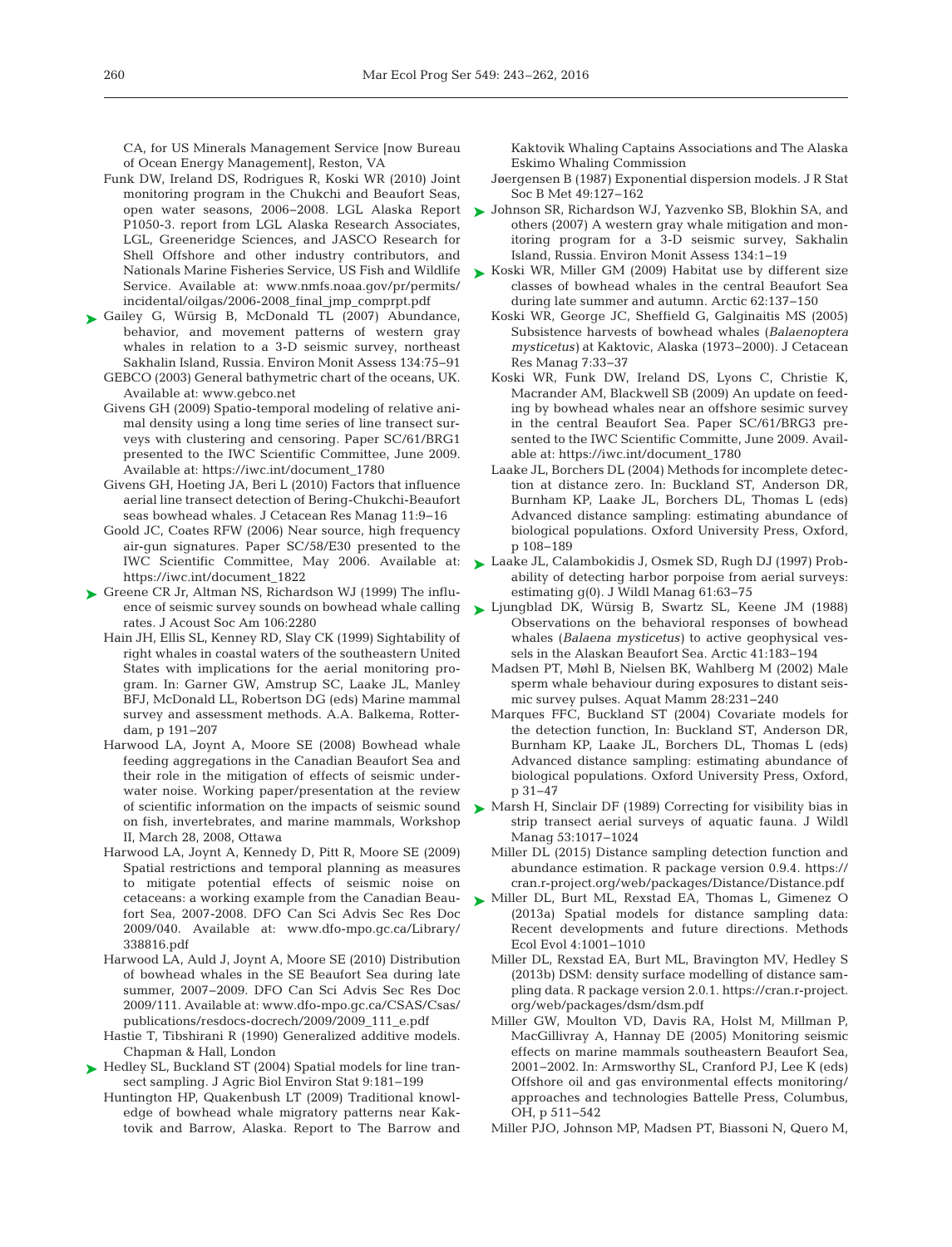Tyack PL (2009) Using at-sea experiments to study the whales in the Gulf of Mexico. Deep-Sea Res I 56: 1168−1181

- MMPA (1972) The Marine Mammal Protection Act of 1972 as amended 2007. Compiled and annotated by the Marine Mammal Commission, Bethesda, MD. Updated for 2004 and 2007 amendments by NOAA, National Marine Fisheries Service, Silver Spring, MD. Available at:www. nmfs.noaa.gov/pr/pdfs/laws/mmpa.pdf
- ► [Moore SE, Clarke JT \(1993\) Bowhead whale autumn distri](http://dx.doi.org/10.1017/S0032247400018507)bution and relative abundance in relation to oil and gas lease areas in the northeastern Chukchi Sea. Polar Rec 29: 209−214
- ► [Moore SE, Laidre KL \(2006\) Trends in sea ice cover within](http://dx.doi.org/10.1890/1051-0761(2006)016%5b0932%3ATISICW%5d2.0.CO%3B2) habitats used by bowhead whales in the western Arctic. Ecol Appl 16: 932−944
	- Moore SE, Reeves RR (1993) Distribution and movement. In: Burns JJ, Montague JJ, Cowles CJ (eds) The bowhead whale. Society for Marine Mammalogy, Special Publication No. 2. Allen Press, Lawrence, KS, p 313–386
	- Moore SE, Demaster D, Dayton PK (2000) Cetacean habitat selection in the Alaskan Arctic during summer and autumn. Arctic 53: 432−447
- [Moore SE, Reeves RR, Southall BL, Ragen TJ, Suydam RS,](http://dx.doi.org/10.1525/bio.2012.62.3.10) ➤ Clark CW (2012) A new framework for assessing the effects of anthropogenic sound on marine mammals in a rapidly changing Arctic. BioScience 62:289-295
	- NMFS (2000) Small takes of marine mammals incidental to specified activities; marine seismic-reflection data collection in southern California/Notice of receipt of application. Fed Regist 65: 16374−16379
	- NOAA (2015) National Oceanic and Atmospheric Administration draft guidance for assessing the effects of anthropogenic sound on marine mammal hearing: underwater acoustic threshold levels for onset of permanent and temporary threshold shifts. Draft Report, July 2015. Available at:www.nmfs.noaa.gov/pr/acoustics/guidelines. htm
- [Potter JR, Thillet M, Chitre MA, Doborzynski Z, Seekings PJ](http://dx.doi.org/10.1109/JOE.2006.880427) ➤ (2007) Visual and passive acoustic marine mammal observations and high frequency seismic source characteristics recorded during a seismic survey. IEEE J Oceanic Eng 32: 469−483
	- QGIS (2004) QGIS 1.8:A free and open source geographic information system, www.qgis.org/. QGIS Development Team 2004-2013
- [Quakenbush LT, Citta JJ, George JC, Small RJ, Heide-](http://dx.doi.org/10.14430/arctic1493)➤ Jørgensen MP (2010) Fall and winter movements of bowhead whales (*Balaena mysticetus)* in the Chukchi Sea and within a potential petroleum development area. Arctic 63: 289−307
	- Quakenbush LT, Small RJ, Citta JJ (2013) Satellite tracking of bowhead whales: movements and analysis from 2006 to 2012. Final report. US Dept Interior, Bureau of Ocean Energy Management, Alaska Outer Continental Shelf Region, Anchorage, AK. OCS Study BOEM 2013-01110. Available at:www.adfg.alaska.gov/static/research/ programs/marinemammals/pdfs/bowhead\_2013\_boem\_ final\_report.pdf
	- R Core Team (2013) R: A language for statistical computing. R Foundation for Statistical Computing, Vienna. Available at www.r-project.org
- ▶ [Reeves RR, Rosa C, George JC, Sheffield G, Moore M \(2012\)](http://dx.doi.org/10.1016/j.marpol.2011.08.005) Implications of arctic industrial growth and strategies to mitigate future vessel and fishing gear impacts on bow-

head whales. Mar Policy 36:454-462

- effects of airguns on the foraging behavior of sperm [Reeves RR, Ewins PJ, Agbayani S, Heide-Jørgensen MP,](http://dx.doi.org/10.1016/j.marpol.2013.10.005) and others (2014) Distribution of endemic cetaceans in relation to hydrocarbon development and commercial shipping in a warming Arctic. Mar Policy 44:375-389
	- Richardson WJ, Thomson DH (2002) Bowhead whale feeding in the eastern Alaskan Beaufort Sea: update of scientific and traditional information. OCS Study MMS 2002- 012; LGL Rep TA2196-7 from LGL, King City, ON, for US Minerals Management Service, Anchorage, AK, and Herndon, VA. Available at: www.data.boem.gov/PI/ PDFImages/ESPIS/3/3367.pdf
	- [Richardson WJ, Fraker MA, Würsig B, Wells RS \(1985\)](http://dx.doi.org/10.1016/0006-3207(85)90111-9) ➤ Behaviour of bowhead whales *Balaena mysticetus* summering in the Beaufort Sea: reactions to industrial activities. Biol Conserv 32: 195−230
	- ► [Richardson WJ, Würsig B, Greene CR Jr \(1986\) Reactions of](http://dx.doi.org/10.1121/1.393384) bowhead whales, *Balaena mysticetus*, to siesmic exploration in the Canadian Beaufort Sea. J Acoust Soc Am 79: 1117−1128
	- ► [Richardson WJ, Davis RA, Evans CR, Ljungblad DK, Norton](http://dx.doi.org/10.14430/arctic1753) P (1987) Summer distribution of bowhead whales, *Balaena mysticetus*, relative to oil industry activities in the Canadian Beaufort Sea 1980-84. Arctic 40:93-104
		- Richardson WJ, Miller GW, Greene CR Jr (1993) Man-made noise and behavioural responses. In: Burns JJ, Montague JJ, Cowles CJ (eds) The bowhead whale. Society for Marine Mammalogy, Special Publication No. 2. Allen Press, Lawrence, KS, p 631−700
		- Richardson WJ, Greene CR Jr, Malme CI, Thomson DH (1995) Marine mammals and noise. Academic Press, San Diego, CA
	- ▶ [Richardson WJ, Miller GW, Greene CR Jr \(1999\) Displace](http://dx.doi.org/10.1121/1.427801)ment of migrating bowhead whales by sounds from siesmic surveys in shallow waters of the Beaufort Sea. J Acoust Soc Am 106: 2281
	- ▶ [Robertson FC, Koski WR, Thomas TA, Richardson WJ, Wür](http://dx.doi.org/10.3354/esr00515)sig B, Trites AW (2013) Seismic operations have variable effects on dive-cycle behavior of bowhead whales in the Beaufort Sea. Endang Species Res 21:143-160
		- Robertson FC, Koski WR, Brandon JR, Thomas TA, Trites AW (in press) Correction factors account for the availability of bowhead whales exposed to seismic operations in the Beaufort Sea. J Cetacean Res Manag
	- ▶ [Shono H \(2008\) Application of the tweedie distribution to](http://dx.doi.org/10.1016/j.fishres.2008.03.006) zero-catch data in CPUE analysis. Fish Res 93:154-162
		- Smyth G, Hu Y, Dunn K, Phipson B, Chen Y (2013) Statmod: Statistical modeling, R package version 1.4.18. https:// cran.r-project.org/web/packages/statmod/statmod.pdf
		- Thomas TA, Koski WR, Richardson WJ (2002) Correction factors to calculate bowhead whale numbers from aerial surveys of the Beaufort Sea, In: Richardson WJ, Thomson DH (eds) Bowhead whale feeding in the eastern Alaskan Beaufort Sea: update of scientific and traditional information, Vol 1. OCS Study MMS 2002-012; LGL Rep TA2196-7. Rep from LGL, King City, ON, for US Minerals Management Service, Anchorage, AK and Herndon, VA. Available at:www.data.boem.gov/PI/PDFImages/ ESPIS/3/3367.pdf
	- ▶ [Thomas L, Buckland ST, Rexstad EA, Laake JL, and others](http://dx.doi.org/10.1111/j.1365-2664.2009.01737.x) (2010) Distance software: design and analysis of distance sampling surveys for estimating population size. J Appl Ecol 47:5-14
		- Thomson DH, Fissel DB, Marko JR, Davis RA, Borstad GA (1986) Distribution of bowhead whales in relation to